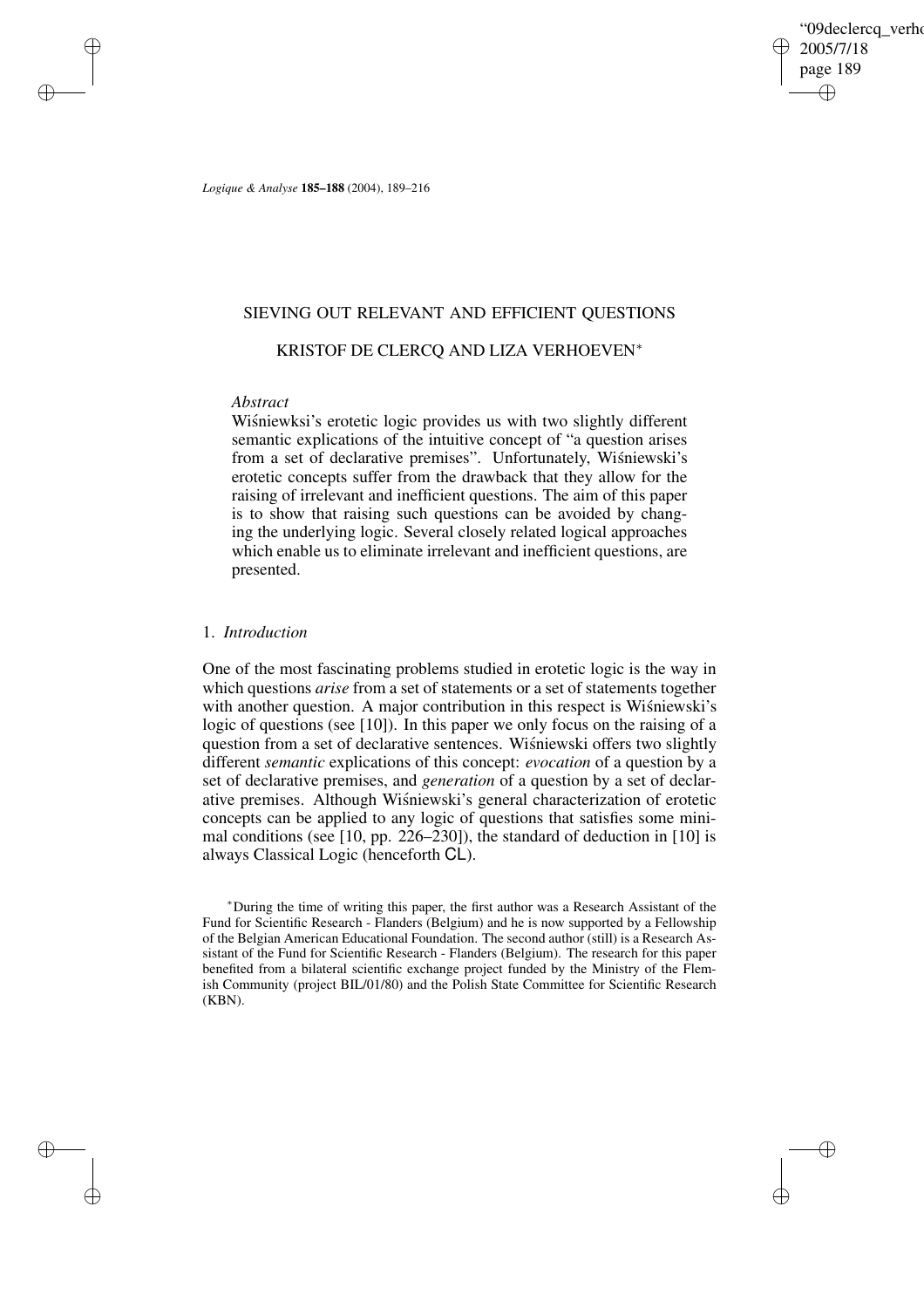09declerca verho 2005/7/18 page 190 ✐ ✐

✐

✐

#### 190 KRISTOF DE CLERCQ AND LIZA VERHOEVEN

In this paper we are looking for an explication of the raising of *relevant* and *efficient* questions from a set of declarative premises Γ. We show that Wisniewski's concept of *evocation* permits the raising of questions that are *irrelevant* to the set of premises on hand. The stronger<sup>1</sup> concept of *generation* prevents the raising of some irrelevant questions. However, (i) some generated questions are still irrelevant to  $\Gamma$ , and (ii) some questions that are intuitively relevant to  $\Gamma$  are not generated by  $\Gamma$ . Hence, both the concept of evocation and the concept of generation are unsuitable – unless one changes the underlying logic from CL to some non-standard logic – for explicating the raising of relevant and efficient questions from a set of premises. Evocation is certainly too weak, whereas generation is too weak in some respects and too strong in others.

In this paper we restrict ourselves to the propositional level (PC refers to propositional Classical Logic). This has the advantage that we can leave out the rather complex logical machinery needed for Wisniewski's general definitions. We show that the problems of relevance and efficiency are mainly caused by the standard properties of the disjunction. We present several logics in which the disjunction has nonstandard properties, and we show that those logics are better suited for the derivation of relevant and efficient questions than PC. It should be clear that the problems of relevance and efficiency also occur at the predicative level, and even more so (because of the additional source of irrelevance due to existentially quantified formulas).

When approaching the outlined problems, most logicians will look for conditions that restrict the definition of question evocation. Inspired by the Ghent tradition, we tackled the problem differently, viz. in terms of logics. More precisely, we shall present the logics RAD,  $QP$ ,  $QP^*$  and  $QP^p$ , that are derived from PC – if the basic logic is different, so would be the derived logics. These logics will determine which questions are evoked from a set of premises in cases where PC is the standard of deduction.

In the next section we present Wisniewski's concepts of evocation and generation of questions (for the underlying logic PC). In section 3 we point to the problem of the raising of irrelevant and inefficient questions, both for the concept of evocation and generation. We also argue that, if one is convinced that pragmatic aspects (concerning the posing and answering of questions) should better be neglected when developing or evaluating a logic of questions, then one should also give up any attempt to develop a sensible and somewhat sophisticated logic of questions. For in that case, a very basic 'logic' of questions will do. In section 4 we present the non-monotonic logic RAD, in which the disjunction behaves in a nonstandard way. Relying on

<sup>1</sup> We say that generation is a stronger concept than evocation because the set of questions generated by  $\Gamma$  is a subset of the set of questions evoked by  $\Gamma$ .

✐

✐

✐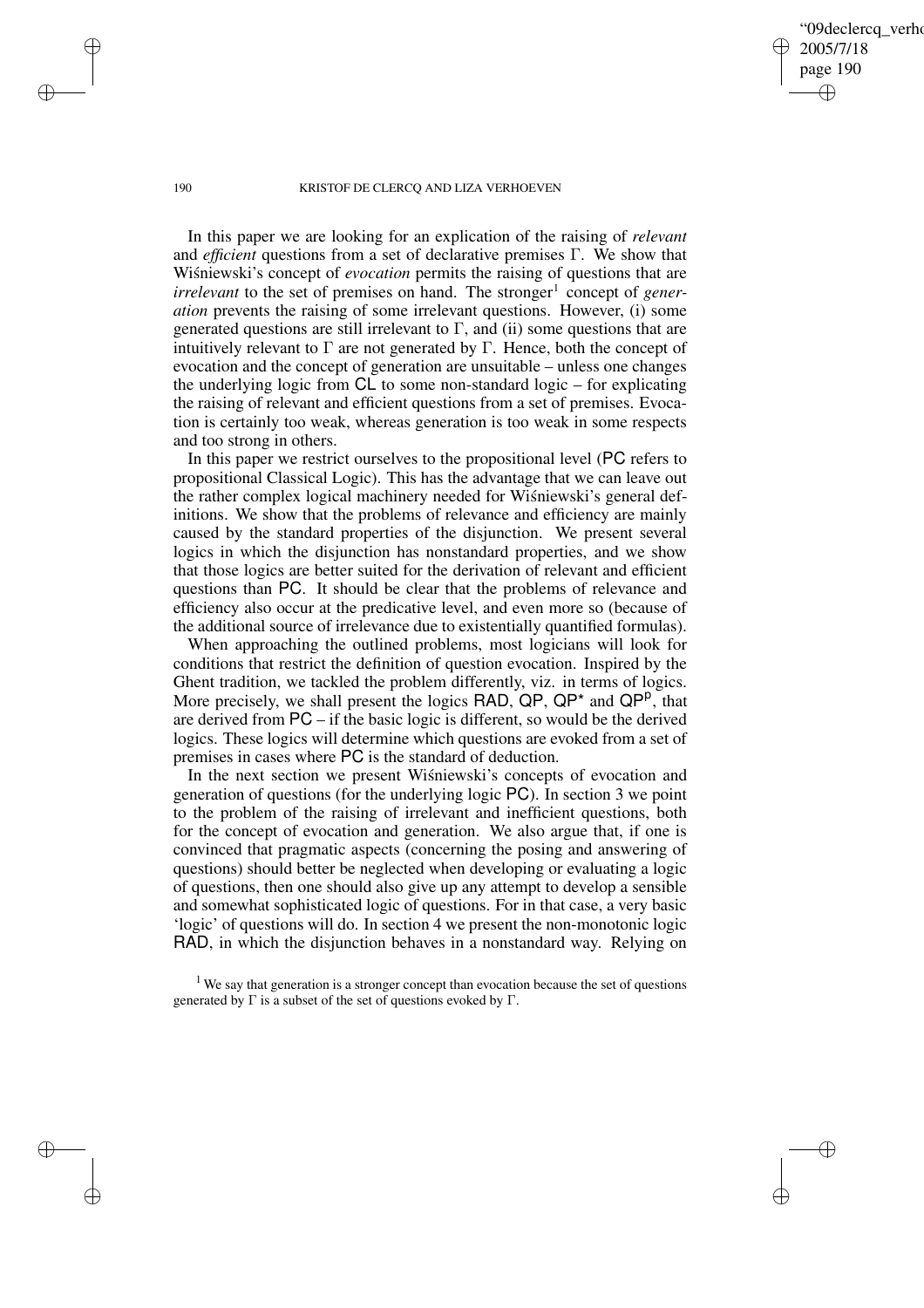RAD, we develop the logic QP in Section 5. In the next section we define the concept of questions  $\overline{QP}$ -raised by  $\Gamma$ , and present a proof theory for the logic of questions QP<sup>q</sup>. In section 7 we offer two different approaches for the derivation of questions that are both maximally relevant and maximally efficient.

### 2. *Wisnie ´ wski's concepts of evocation and generation*

✐

✐

✐

✐

As we already mentioned, Wisniewski's concepts of question evocation and generation can be applied to any logic of questions that satisfies some minimal requirements.<sup>2</sup> In order to define evocation and generation in a way as general as possible, Wiśniewki uses *partitions* and *multiple-conclusion entailment*, two concepts borrowed from [6]. For our purposes, pointing out the problem of the raising of *irrelevant* and *inefficient* questions, it suffices to focus on a logic of questions that is based on PC. It will become clear, though, that any logic of questions built on a declarative logic in which the disjunction behaves classically<sup>3</sup>, suffers from the problem of irrelevance and inefficiency.

We first make some terminological and notational remarks. Let  $\mathcal L$  be the language of PC, containing the logical constants  $\neg$ ,  $\Diamond$ ,  $\land$ ,  $\lor$  and  $\equiv$ . We use the letters  $p, q, r, s, t, u, p_1, \ldots$  for propositional variables. The well-formed formulas (henceforth, wffs) of  $\mathcal L$  are defined as usual. The language  $\mathcal L^q$ of PC<sup>q</sup> is obtained by extending  $\mathcal L$  with the symbols ?, {, } and ",". By declarative well-formed formulas (henceforth, d-wffs) of  $\mathcal{L}^q$  we mean the well-formed formulas of  $\mathcal{L}$ . We always use  $A, B, C, \ldots$  as metavariables for d-wffs, and  $\Gamma, \Gamma', \ldots$  for sets of d-wffs. A *question* of  $\mathcal{L}^q$  is an expression of the form  $?\{A_1, \ldots, A_n\}$ , where  $n \geq 2$  and  $A_1, \ldots, A_n$  are syntactically different d-wifs. Questions are the erotetic wffs (e-wffs) of  $\mathcal{L}^q$ . A question  $?$ { $A_1, \ldots, A_n$ } can be read as "Is it the case that  $A_1$ , or ..., or is it the case that  $A_n$ ?".<sup>4</sup> We use  $Q, Q_1, \ldots$  as metavariables for questions. The set of

<sup>2</sup> An obvious requirement is that its language  $\mathcal L$  consists of a declarative part and an erotetic part (that allows for questions). The only further requirements are that the declarative part of  $\overline{\mathcal{L}}$  is provided with a proper semantics, and that its erotetic part assigns to each question an at least two-element set of direct answers.

 $3$  This is manifested, for instance, in Addition being a valid inference rule.

<sup>4</sup> In some cases a different reading seems to be more appropriate: for instance,  $?\{p, \neg p\}$ can be read as "Is it the case that  $p$ ".

✐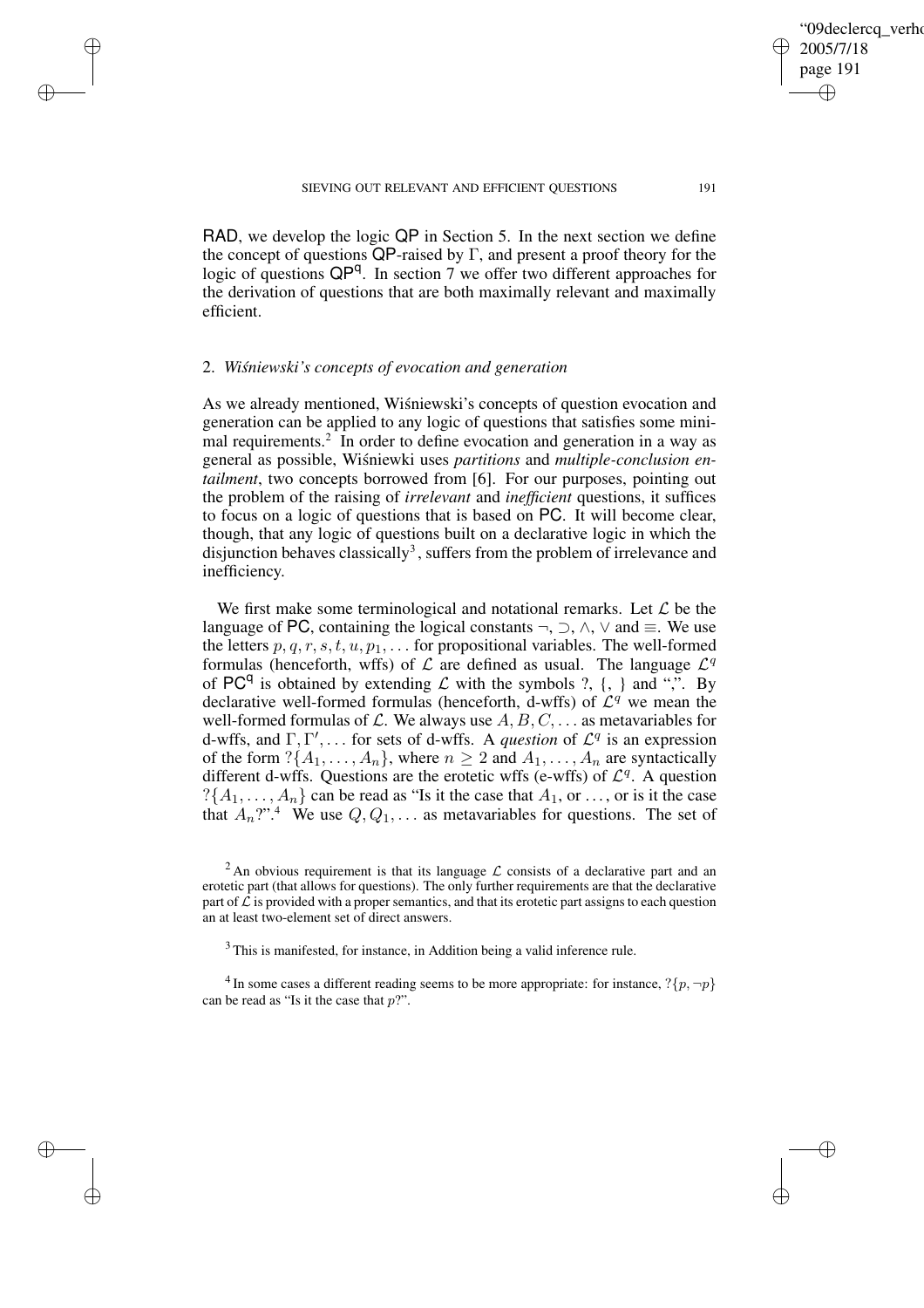✐

#### 192 KRISTOF DE CLERCQ AND LIZA VERHOEVEN

✐

✐

✐

✐

wffs of PC<sup>q</sup>,  $W<sup>q</sup>$ , is the union of the set of d-wffs and the set of e-wffs of  $\mathcal{L}^q$ .

If  $?{A_1, \ldots, A_n}$  is a question, then each of the d-wffs  $A_1, \ldots, A_n$  is a *direct answer* to this question. The set of direct answers to a question Q is referred to as  $dQ$ . Note that  $dQ$  is a finite set, and contains at least two elements. Any d-wff that is implied by each member of dQ is called a *presupposition* of the question Q. Where  $\{A_1, \ldots, A_n\}$  is a non-empty finite set of formulas,  $\bigvee$ { $A_1, \ldots, A_n$ } abbreviates  $A_1 \vee \ldots \vee A_n$ ;  $\bigwedge$ { $A_1, \ldots, A_n$ } abbreviates  $A_1 \wedge \ldots \wedge A_n$ . For every question  $Q = \{A_1, \ldots, A_n\}$ , we choose  $A_1 \vee \ldots \vee A_n$  to be *the* presupposition of Q, and we refer to it by  $Pres(Q)$ .

Wisniewski's concept of *evocation* – for the underlying logic  $PC^5$  – can be defined as follows:

*Definition 1*: *A question*  $Q = ?{A_1, \ldots, A_n}$  *is evoked by a set of d-wffs* Γ*,*  $E(\Gamma, Q)$ *, iff (i)*  $\Gamma \models_{PC} A_1 \vee \ldots \vee A_n$ *, and (ii) for each*  $A_i \in dQ$ :  $\Gamma \nvDash_{\mathsf{PC}} A_i$ *.* 

The first clause requires that Q is *sound* relative to Γ: intuitively, this requirement is fulfilled iff Q is truly answerable in case all members of  $\Gamma$  are true. The second clause requires that Q is *informative* relative to Γ: intuitively, this requirement is fulfilled iff Q cannot be answered on the basis of Γ.

Except for border cases, the set of questions evoked by a set of d-wffs  $\Gamma$  is infinite. Unfortunately, the major part of these evoked questions are completely uninteresting, comparable with the repetitive and pointless application of Addition when deriving consequences from a set of d-wffs (the comparison is no accident). Of course, some of the questions evoked by Γ are highly relevant to  $\Gamma$ , but they risk to get lost in the crowd. We give a simple example, which we will continue to use throughout the paper, to illustrate our point. Let  $\Gamma = \{p \lor q, r\}$ . The (infinite) set of questions evoked by Γ contains the following questions:

- (i)  $?{p, q}, ?{p, \neg p}, ?{q, \neg q}, ?{\neg p, \neg q, p \land q}, ?{p \land q, \neg(p \land q)}$
- (ii)  $?{p \land q, p \land \neg q, \neg p \land q, \neg p \land \neg q}, ?{p, q, \neg r}, ?{p, q, t \land \neg t}, \dots$
- (iii)  $?{p, q, s}, ?{p, q \vee s}, ?{p \vee s}, \neg(\neg q \wedge \neg s), t\}, \dots$
- (iv) ?{ $p \wedge q$ ,  $p \wedge \neg q$ ,  $\neg p \wedge q$ }, ?{ $p \wedge r$ ,  $q \wedge r$ }, ?{ $p \wedge r$ ,  $\neg p \wedge q$ }, ?{ $p \wedge r$ ,  $\neg p \wedge q$ }  $r, q \wedge r, \neg q \wedge r$ }, ?{ $r \wedge t, r \wedge \neg t$ }, ?{ $r \wedge t, r \wedge \neg t, p \wedge s, q \wedge s, \neg s$ }, ...

 $<sup>5</sup>$  Note that PC is supposed to be characterized here in a way that allows for continuous</sup> disjunctions and conjunctions. From now on, PC refers to such characterization.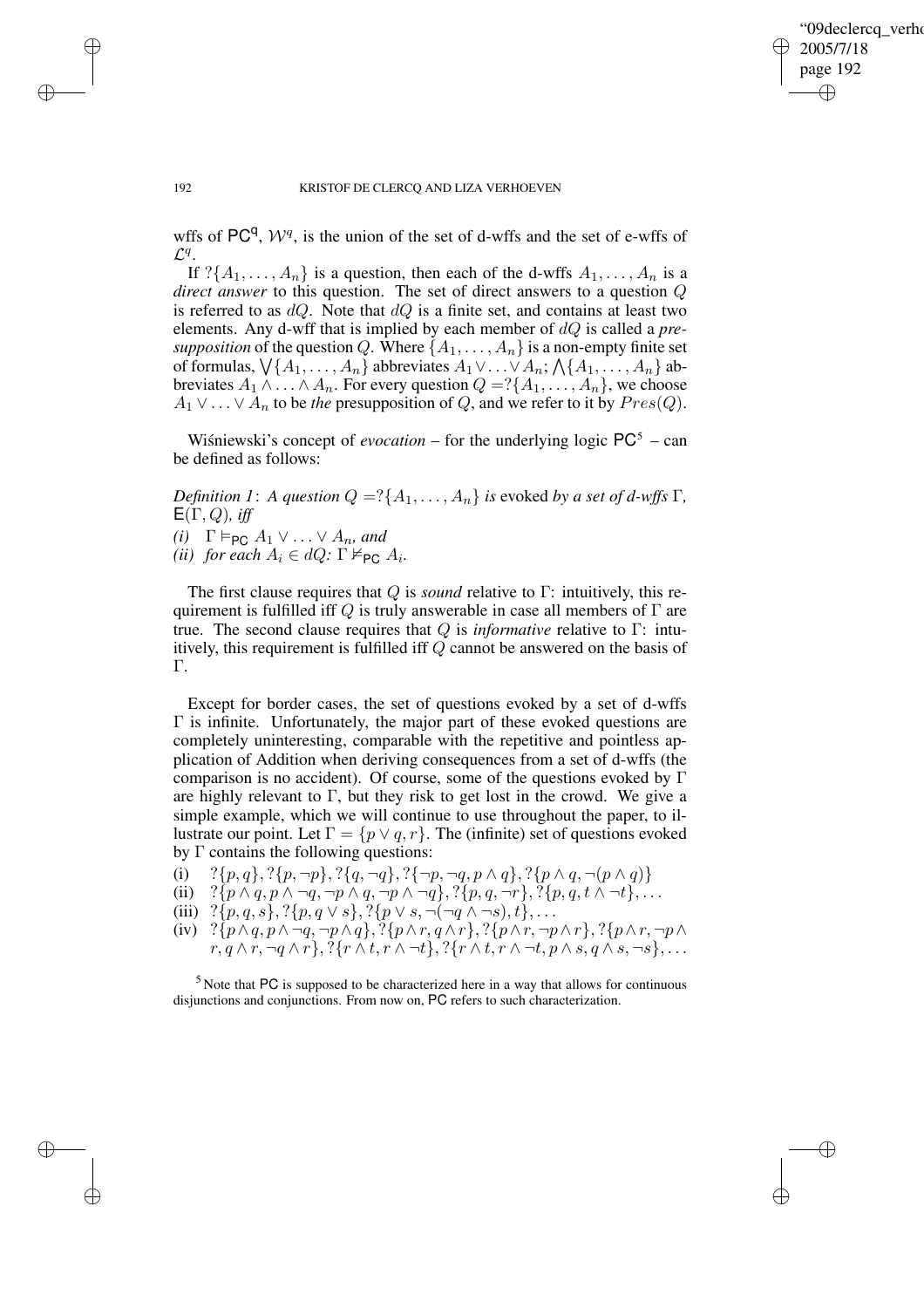- (v)  $?$ {s,¬s}, ?{t,¬t}, ?{s∧t, s∧¬t,¬s∧t,¬s∧¬t}, ?{p, q∧s, q∧¬s},...
- (vi) ? $\{ (p \wedge q) \wedge r, \neg p \wedge \neg q, t, \neg p \wedge s, \neg q \wedge r, \neg s \}, ? \{ p \wedge r, q, s \}, ? \{ s \wedge r, \neg s \wedge r \}$

 $r\},\ldots$ 

✐

✐

✐

✐

We think everyone would agree that all questions in (i) are intuitively *relevant* to Γ. Moreover, they all are *efficient* (see below). We label all other questions as *irrelevant*, *inefficient*, or both. We briefly and somewhat intuitively $^6$ , try to explain the reasons for this labelling.

The questions in (ii) all have at least one direct answer that is self-contradictory or that is incompatible with the d-wffs in  $\Gamma$ : for every question  $Q$  in (ii), there is an  $A_i \in dQ$  such that  $\Gamma \cup \{A_i\} \models_{PC} A \land \neg A$ . Clearly, each such question is irrelevant: for each such irrelevant question  $Q$ , there is a question  $Q'$  which is also evoked by  $\Gamma$ ,  $dQ' \subsetneq dQ$  and  $dQ'$  does not contain any direct answer that is self-contradictory or incompatible with Γ.

The questions in (iii) all contain at least one direct answer that is irrelevant to Γ: the direct answer contains a propositional letter that is not mentioned in  $\Gamma$ , and the only reason why that propositional letter pops up in the evoked question is because of the properties of the disjunction (and hence also implication) in PC (think of Addition and Irrelevance). So, it could have been any propositional letter, and indeed, all questions in (iii) in which the new letter is replaced by another one, are also evoked by  $\Gamma$ .

These irrelevant questions in (ii) and (iii) are not evoked when the underlying logic is changed from PC to RAD, as we will do in section 4.

Some of the questions in (iv) could be considered as being relevant to  $\Gamma$ , but all these questions are *inefficient* with respect to Γ: they all have at least one direct answer that contains a *superfluous* part. To define the "superfluous part" of a direct answer, we first define when a formula is in *negation normal form*:

*Definition* 2: *A formula A is in* negation normal form  $N(A)$  *iff* 

- (1) A *does* not contain the connectives  $\supset$  or  $\equiv$ , and
- (2) *every occurrence of*  $\neg$  *in A is immediately followed by a propositional letter.*

Every formula A can be brought into negation normal form by replacing equivalences  $A \equiv B$  and implications  $C \supset D$  by resp.  $(A \supset B) \wedge (B \supset A)$ 

<sup>6</sup>The non-standard logics we present in the next sections offer an explication of these intuitions.

09declerca\_verh

*2005/7/18 page 193*

✐

✐

✐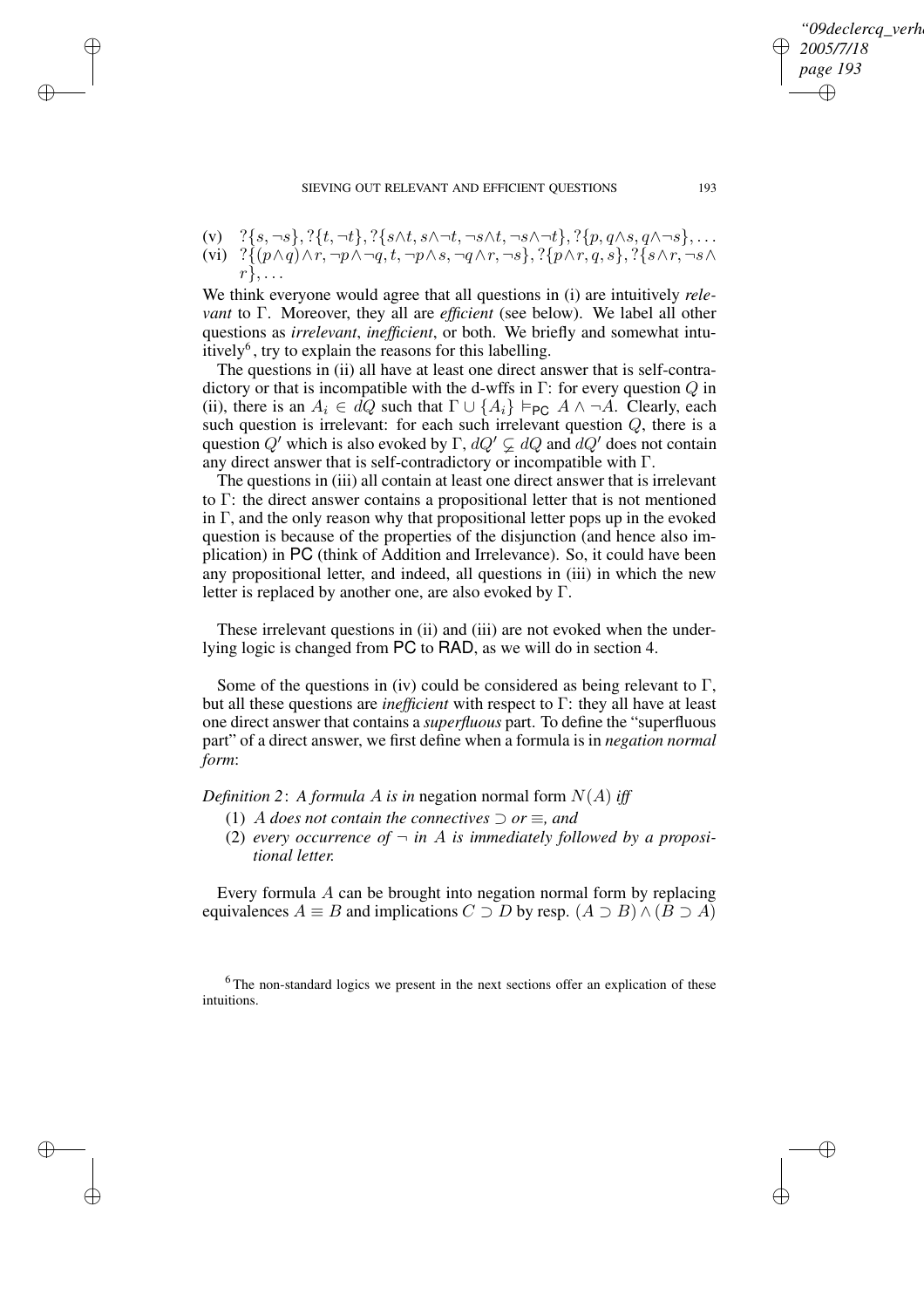✐

#### 194 KRISTOF DE CLERCQ AND LIZA VERHOEVEN

and  $\neg C \lor D$ , using De Morgan's laws to push negations inside, and eliminating double negations. It is obvious that any PC-wff A is PC-equivalent with its negation normal form  $N(A)$ .

*Definition 3*: *A question* Q *evoked by* Γ *has a direct answer* A *containing a* superfluous *part iff*

- *(i) the negation normal form of* A*, N(A), contains a (sub)formula of the form*  $B_1 \wedge \ldots \wedge B_n (n \geq 2)$ *, and*
- *(ii) there is a*  $B_i$   $(1 \leq i \leq n)$  *such that, if*  $A'$  *is the result of replac-* $\bigwedge (\{B_1, \ldots, B_n\} \setminus \{B_i\})$ *, it holds that*  $\Gamma \cup \{A'\} \vdash_{\mathsf{PC}} A$ *. ing in*  $N(A)$  *(an occurrence of) the (sub)formula*  $B_1 \wedge \ldots \wedge B_n$  *by*

A filter that sieves efficient questions from those containing superfluous parts is imposed by changing the underlying logic in the definition of evocation from PC to QP, as we will do in section 5. As QP is built on the logic RAD, all questions in (i) are QP-evoked, and none of the questions in (ii)-(iv) are QP-evoked by  $\Gamma$ .

It is obvious that all the questions in (v) are irrelevant to  $\Gamma$ , for the same reasons as the questions in (iii). Some of these questions could be eliminated by the concept of generation (see below), but to eliminate them all, we shall take a completely different road in section 7.

The questions in (vi) are mixed cases, being both irrelevant and inefficient with respect to  $\Gamma$ .

An alternative explication of the concept of the arising of a question from a set of declarative sentences, is given by Wisniewski's concept of generation. For the underlying logic PC, the concept of generation can be defined as follows:

*Definition 4*: *A question* Q *is* generated *by a set of declarative premises* Γ*,*  $G(\Gamma, Q)$ *, iff* 

*(i)*  $E(\Gamma, Q)$ *, and (ii)*  $\emptyset \nvDash_{PC} Pres(Q)$ .

Hence, not all questions evoked by  $\Gamma$  are also generated by  $\Gamma$ , and in this sense the concept of generation is a stronger one than that of evocation. This can be stated more clearly by using Wisniewksi's concept of a safe question:

*Definition* 5: *A question Q is* safe *iff*  $\emptyset$   $\models_{PC}$  *Pres*(*Q*)*. Otherwise*, *Q is a* risky *question.*

✐

✐

✐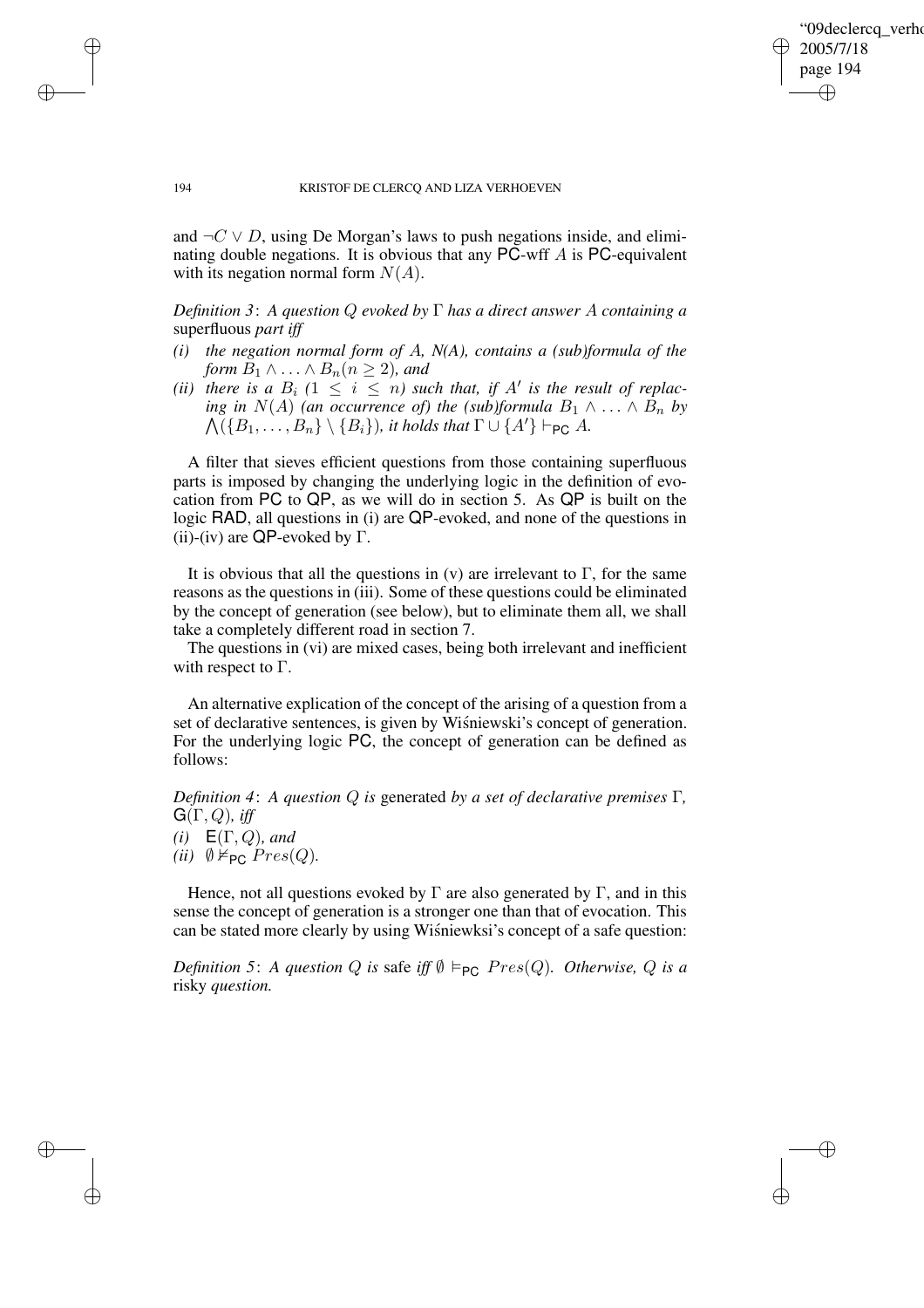Hence, a question Q is generated by  $\Gamma$  iff (i) Q is evoked by  $\Gamma$  and (ii) Q is a risky question.

By imposing an extra condition, it seems plausible that the concept of generation provides a better explication of the raising of relevant and efficient questions, but actually, it does not. A lot of questions we considered to be irrelevant or inefficient are also generated by Γ: for instance, the second and third question in (ii) and all questions in (iii) and (iv) are generated by  $\Gamma = \{p \lor q, r\}.$  Moreover, although neither the first question in (ii) nor any question in (v) is generated by  $\Gamma$  (which is a good thing), the questions  $?{p, \neg p}, ?{q, \neg q}$  and  $?{p \land q, \neg (p \land q)}$  are also not generated by  $\Gamma$  and they are both relevant and efficient.

So the concept of generation is not suited for explicating the raising of relevant and efficient questions by a set of premises  $\Gamma$ , because it is too weak in some respects and too strong in others.

# 3. *Pragmatic aspects of raising questions*

✐

✐

✐

✐

Pursuing answers to questions that are irrelevant to one's set of premises at hand may be a pleasant way to kill time, but taking into account that most of us do not dispose of unlimited resources and time, it is not a very rational way to operate.

Once a question is raised by  $\Gamma$ , one can decide to actually pose the question (addressing the question to someone, possibly oneself, or something). In most cases one then expects the addressed party to come up with some (preferably correct) answer to the question (which of course is not always straightforward). An answer to a question can be reached by several means: by observation, by consulting some knowledge source (an encyclopedia, a textbook, an expert, a database, etc.), by performing tests or experiments, or by reasoning. More often than not, a combination of these actions has to be performed to come up with an answer to the question. Of course, all these actions take time, effort, and hence – in most cases – money. Apart from 'real' costs, every action comes also – in economic parlance – with an opportunity cost: the cost of the most valuable forgone alternative. For instance, instead of wasting resources on trying to come up with a correct answer to a question irrelevant to one's knowledge set, one could have used these resources to obtain an answer to one or more highly relevant questions (the information or problem one is really interested in).

In light of the above considerations it seems rational to only pose questions (and pursue answers to them) that are relevant to the set of premises at hand. Moreover, it is important to pose (maximally) efficient questions: the person or source that is trying to answer the question posed, should not

✐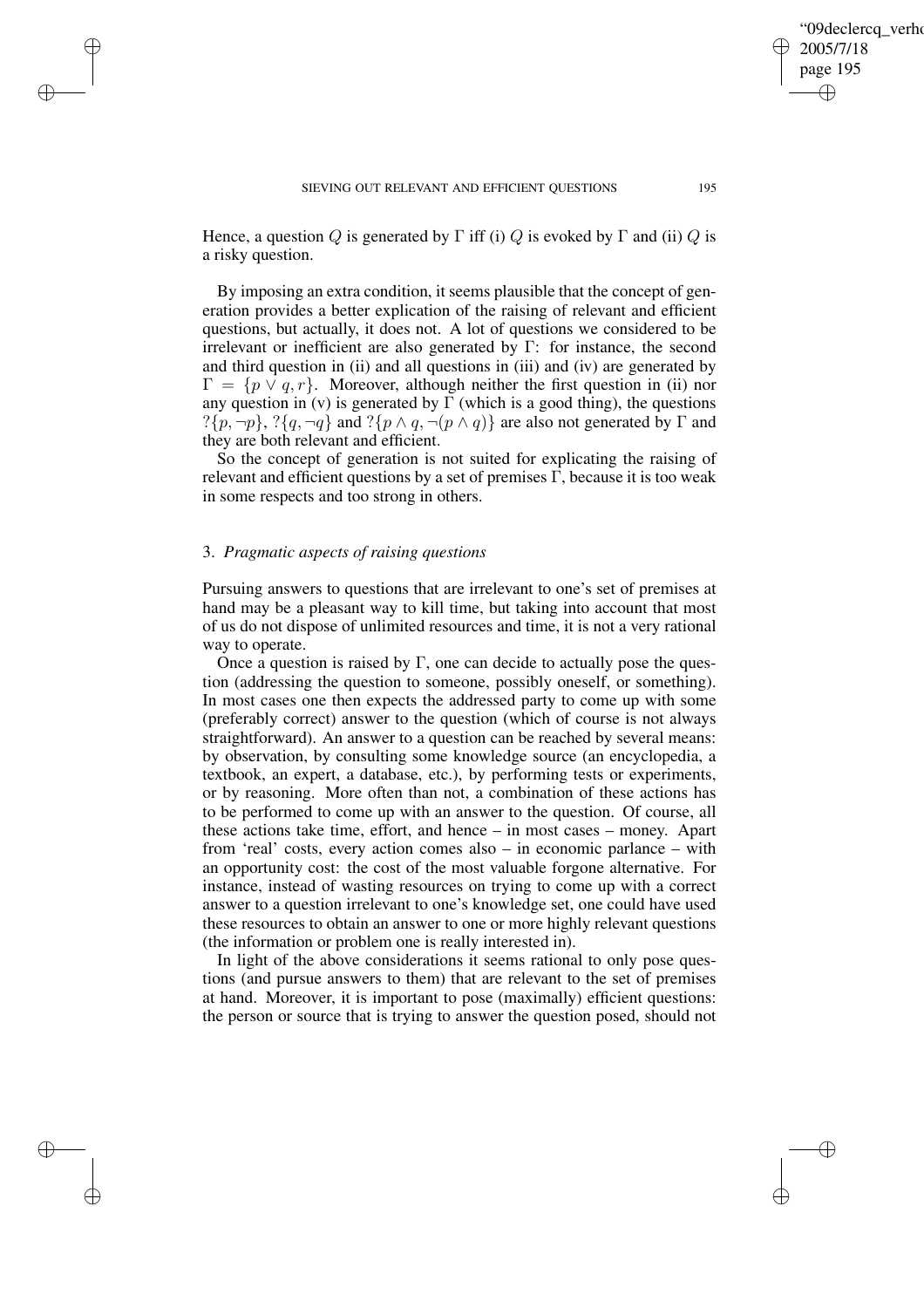09declerca\_verho 2005/7/18 page 196 ✐ ✐

✐

✐

#### 196 KRISTOF DE CLERCQ AND LIZA VERHOEVEN

waste its resources on coming up with a more informative answer, when a less informative answer – together with the initial set of premises – would have been sufficient to derive a direct answer to the question. Note that the informativeness requirement in the definition of evocation and generation  $(\Gamma \nvDash A_i)$ , for any  $A_i \in dQ$ , is a (minimal) interpretation of the requirement that a question raised by  $\Gamma$  should be efficient with respect to  $\Gamma$ . Roughly, it comes down to the following maxim: you should not ask a question of which you already know the answer. We will strengthen this maxim in the following way: you should not ask a question of which you already know some part(s) of the answer.

The reader may wonder whether these pragmatic aspects should be taken into consideration when one is trying to build a decent logic of questions. However, if pragmatic aspects are ignored, one hardly needs any logic of questions of some sophistication at all, because one can just as well investigate by brute force. This method can be described – in a somewhat caricatural way – as follows: if one doesn't know everything there is to know, one should ask the question "What are all the true non-tautological propositions statable in at most n words from vocabulary  $V$ ?", where n is a fixed, very large number and V for instance the set of all English words tokens of which have occurred in print at least once.<sup>7</sup> A direct answer to this question is finite. We make our point somewhat more accurately. Let us introduce the following definition:

# *Definition 6*: *A set of premises* Γ PC*-decides (the truth value of) a formula*  $A$  *iff*  $\Gamma \vDash_{\mathsf{PC}} A$  *or*  $\Gamma \vDash_{\mathsf{PC}} \neg A$ *.*

Suppose  $\Gamma$  is a non-empty, finite set of declarative formulas. Then  $\Gamma$  contains at most  $n (n \ge 1)$  propositional variables  $A_1, \ldots, A_n \in \mathcal{S}$ . If  $\Gamma$  decides all of them, i.e. for each  $A_i$  ( $1 \le i \le n$ ) either  $\Gamma \vDash_{PC} A_i$  or  $\Gamma \vDash_{PC} \neg A_i$ , then there is no need for asking a (relevant) question. But if for at least some  $A_i$ ,  $\Gamma \nvDash_{PC} A_i$  and  $\Gamma \nvDash_{PC} \neg A_i$ , then one could ask – remember the brute force – the following question ? $\{A_1 \wedge \ldots \wedge A_n, A_1 \wedge \ldots \wedge \neg A_n, \ldots, \neg A_1 \wedge \ldots \wedge \neg A_n\}.$ But, if pragmatic aspects don't matter anyway, one could just as well ask a much wilder question. Let  $B_1, \ldots, B_m$  be a very long (but finite) list of propositional variables not occurring in  $\Gamma$ . Then the following question is evoked by Γ: ? $\{A_1 \wedge \ldots \wedge A_n \wedge B_1 \wedge \ldots \wedge B_m, \ldots, \neg A_1 \wedge \ldots \wedge \neg A_n \wedge$  $\neg B_1 \land \dots \land \neg B_m$ . We think nobody would seriously consider asking such a question, unless one meets an angel, of course.

 $<sup>7</sup>$ This question is one of the candidates for being the best question one can pose (to an</sup> angel to whom you are allowed to pose exactly one question that will be truthfully answered). See [7] for a survey of the (pragmatic) complications with respect to finding the best question to ask, and some amusing reflections on this point.

✐

✐

✐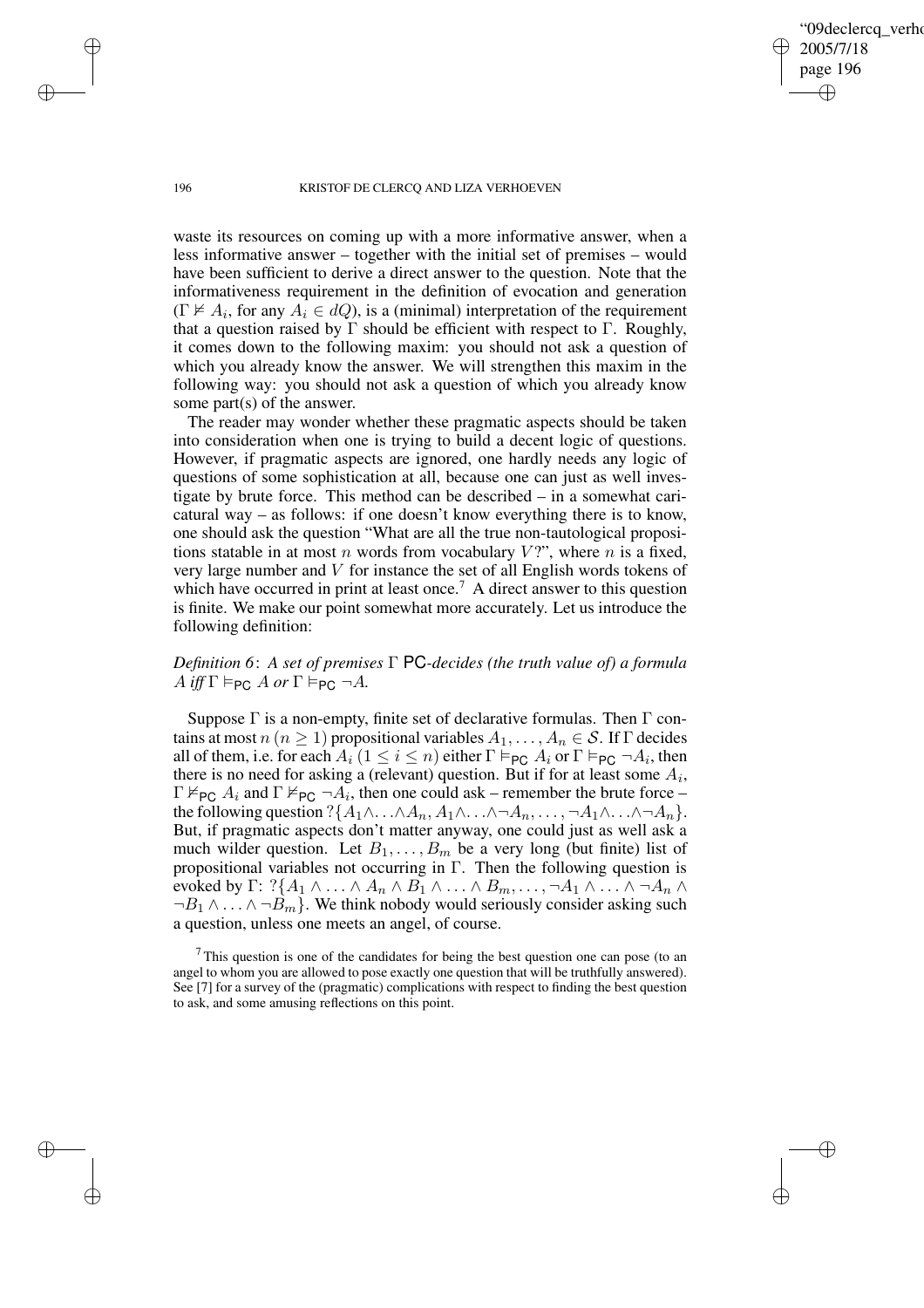#### SIEVING OUT RELEVANT AND EFFICIENT QUESTIONS 197

### 4. *The logic* RAD

✐

✐

✐

✐

In [8] the logic RAD is developed to solve the paradoxes of material implication. The logic RAD is a propositional logic based on PC. A good way to get an intuitive grasp on it, is to consider it as PC on which a special filter is imposed, screening for "superfluous" disjuncts within a formula. Only those PC-consequences of  $\Gamma$  that do not contain superfluous disjuncts are RADconsequences of Γ. The meta-theoretic properties of RAD are extensively studied in [8].<sup>8</sup> The language and wffs of RAD are those of PC.

### 4.1. *Semantics*

The semantic characterization of RAD is rather unusual, because it is given in terms of*sets* of classical propositional truth-value assignments(PC-models for short). Let M range over the PC-models, and S over the sets of PCmodels. Let  $M \models A$  mean that the PC-model M verifies A, and let  $S \models_{PC} A$ mean that all PC-models in  $S$  verify  $A$ . We also need the following definitions:

*Definition* 7:  $S_{PC}(\Gamma) = \{M \mid M \models \Gamma\}.$ 

*Definition* 8: *An n-tuple*  $(S_1, \ldots, S_n)$  *is an n-partition of*  $S$  *iff*  $S_1 \cup \ldots \cup S_n =$ S and  $S_i \cap S_j = \emptyset$  for  $1 \leq i, j \leq n$  and  $i \neq j$ .

The logic RAD is semantically characterized by the following clauses:

- (1) For A a propositional letter,  $S \vDash_{\mathsf{RAD}} A$  iff for all  $M \in S$ ,  $M \vDash A$ .
- (2) For A a propositional letter,  $S \vDash_{\text{RAD}} \neg A$  iff for all  $M \in S$ ,  $M \vDash \neg A$ .
- (3)  $S \vDash_{\text{FAD}} A_1 \wedge \ldots \wedge A_n$  iff  $S \vDash_{\text{FAD}} A_1$  and  $\ldots$  and  $S \vDash_{\text{FAD}} A_n$ .
- (4)  $S \vDash_{\text{RAD}} A_1 \vee \ldots \vee A_n$  iff
	- (i)  $S \vDash_{\mathsf{PC}} A_1 \vee \ldots \vee A_n$ , and
	- (ii) for all n-partitions  $(S_1, \ldots, S_n)$  of S for which  $S_1 \vDash_{PC} A_1$  and ... and  $S_n \vDash_{\mathsf{PC}} A_n$ , it holds that:
		- (a)  $S_1 \neq \emptyset$  and ... and  $S_n \neq \emptyset$ , and
		- (b)  $S_1 \vDash_{\text{RAD}} A_1$  and ... and  $S_n \vDash_{\text{RAD}} A_n$ .
- (5)  $S \vDash_{\mathsf{RAD}} \neg(A_1 \wedge \ldots \wedge A_n)$  iff  $S \vDash_{\mathsf{RAD}} \neg A_1 \vee \ldots \vee \neg A_n$ .
- $(6)$  S  $\vDash$ RAD  $\neg(A_1 \vee \ldots \vee A_n)$  iff  $S \vDash$ RAD  $\neg A_1 \wedge \ldots \wedge \neg A_n$ .
- (7)  $S \vDash_{\text{BAD}} \neg\neg A \text{ iff } S \vDash_{\text{BAD}} A$ .
- (8)  $S \vDash_{\text{FAD}} A \supset B$  iff  $S \vDash_{\text{FAD}} \neg A \vee B$ .
- (9)  $S \vDash_{\text{RAD}} \neg(A \supset B)$  iff  $S \vDash_{\text{BAD}} A \land \neg B$ .

<sup>8</sup> We give a characterization of RAD that is slightly different from the one given in [8] and [9], allowing for the use of *continuous* conjunctions and disjunctions.

'09declerca\_verho

2005/7/18 page 197

✐

✐

✐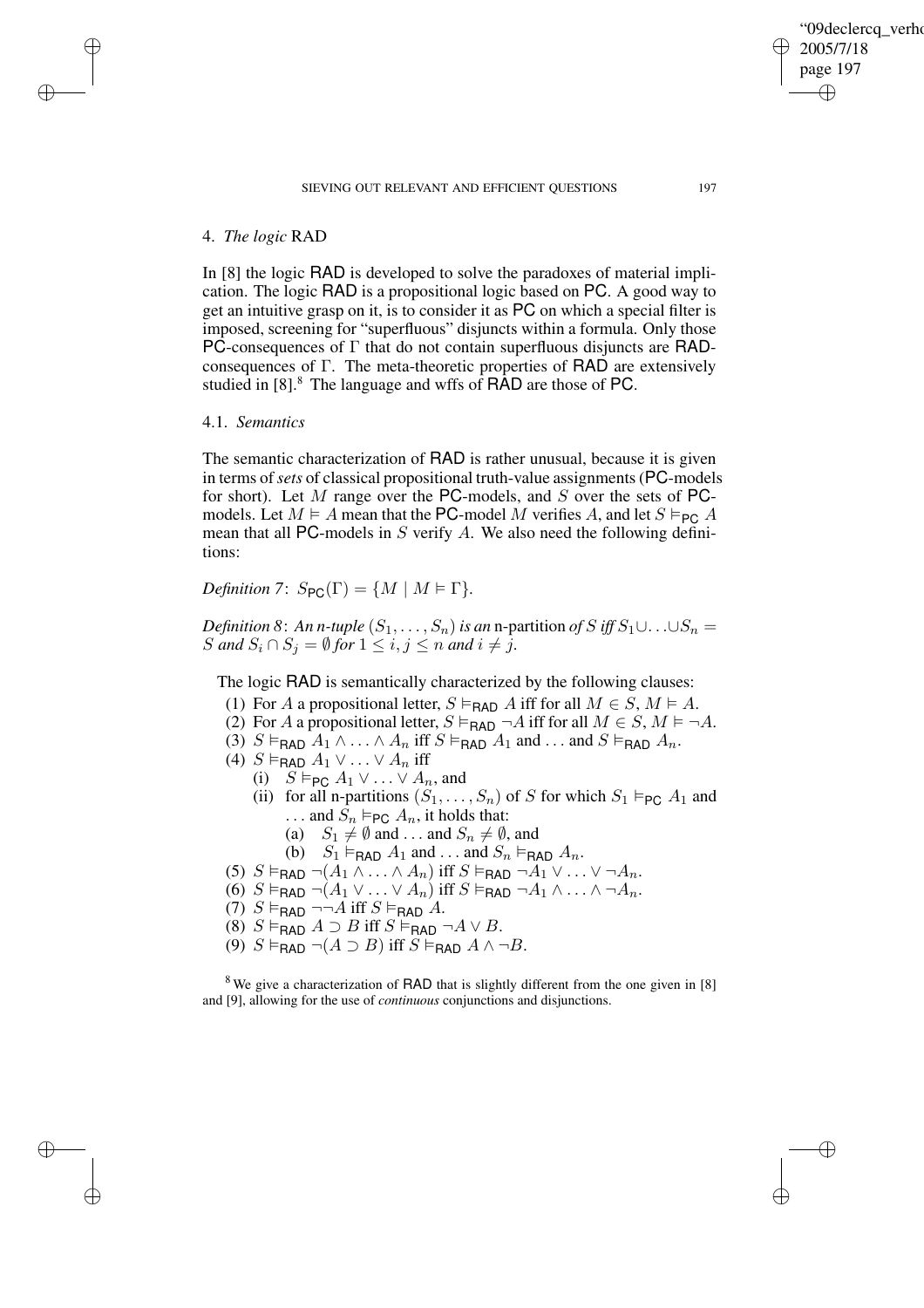✐

#### 198 KRISTOF DE CLERCQ AND LIZA VERHOEVEN

(10) 
$$
S \vDash_{\text{RAD}} A \equiv B
$$
 iff  $S \vDash_{\text{RAD}} A \supset B$  and  $S \vDash_{\text{RAD}} B \supset A$   
(11)  $S \vDash_{\text{RAD}} \neg(A \equiv B)$  iff  $S \vDash_{\text{RAD}} (A \wedge \neg B) \vee (\neg A \wedge B)$ 

*Definition* 9:  $\Gamma \models_{\text{BAD}} A$  *iff*  $S_{\text{PC}}(\Gamma) \models_{\text{BAD}} A$ .

✐

✐

✐

✐

As is shown in [8], a semantic characterization of PC in terms of sets of PC-models can be easily obtained by (i) replacing clause (4) by the following clause:  $S \vDash_{\mathsf{PC}} A_1 \vee \ldots \vee A_n$  iff S has an n-partition  $(S_1, \ldots, S_n)$  such that  $S_1 \vDash_{PC} A_1$ , and ..., and  $S_n \vDash_{PC} A_n$ , (ii) replacing in all other clauses the subscript RAD by the subscript PC, and (iii) adding the following definition:

*Definition 10*:  $\Gamma \models_{\mathsf{PC}}^S A \text{ iff } S_{\mathsf{PC}}(\Gamma) \models_{\mathsf{PC}} A$ .

It can be easily shown (see [8]) that this semantic characterization of PC is equivalent with the standard characterization:

*Theorem 1*:  $S \models_{PC} A$  *iff*  $M \models A$  *for all*  $M \in S$ *.* 

*Corollary 1*:  $\Gamma \models_{PC}^{S} A \text{ iff } \Gamma \models_{PC} A$ .

We will rely on Theorem 1 in the next section.

It should be obvious that the crucial and only difference between RAD and PC is located in clause (4). In view of clauses  $(5)$ ,  $(6)$ ,  $(7)$ ,  $(8)$ ,  $(9)$ ,  $(10)$ and (11) of RAD, we restrict our attention to formulas in negation normal form. The first part (i) of clause (4) is exactly the clause for PC. Part (ii) (a) prevents that any disjunct of  $A_1 \vee \ldots \vee A_n$  is superfluous. Part (ii) (b) is needed for the suitable handling of nested disjunctions (disjunctions occurring within a disjunct). We try to clarify this with two examples.

Suppose  $S \vDash_{\text{BAD}} p$ . From (i) it follows that  $S \vDash_{\text{PC}} p$ . The formula  $p \vee q$ contains the superfluous disjunct  $q$  in the context of  $p$  being verified by  $S$ . For the partition  $(S_1 = S, S_2 = \emptyset)$  of S the following hold:  $S_1 \models_{\text{PC}} p$ ,  $S_2 \vDash_{PC} q$ ,  $S_1 \neq \emptyset$ ,  $S_2 = \emptyset$ ,  $S_1 \vDash_{RAD} p$  and  $S_2 \vDash_{RAD} q$ . Here part (ii) (a) prevents  $p \vee q$  from being RAD-verified by S.

Suppose  $S \vDash_{\text{RAD}} p \vee (q \wedge r)$ . From (i)  $S \vDash_{\text{PC}} p \vee (q \wedge r)$  it follows there is a partition  $(S_1, S_2)$  of S such that  $S_1 \models_{\text{PC}} p$  and  $S_2 \models_{\text{PC}} q \wedge r$ . The formula  $p \vee (q \wedge (r \vee s))$  is not RAD-verified by S. Indeed,  $S_1 \vDash_{PC} p$ ,  $S_2 \vDash_{PC} q \wedge (r \vee s)$ ,  $S_1 \vDash_{PAD} p$  but not  $S_2 \vDash_{PAD} q \wedge (r \vee s)$ . The latter does not hold because  $q \wedge (r \vee s)$  contains the superfluous disjunct s in the context of  $q \wedge r$  being verified by  $S_2$ . Here part (ii) (b) prevents  $p \vee (q \wedge (r \vee s))$ from being RAD-verified by S.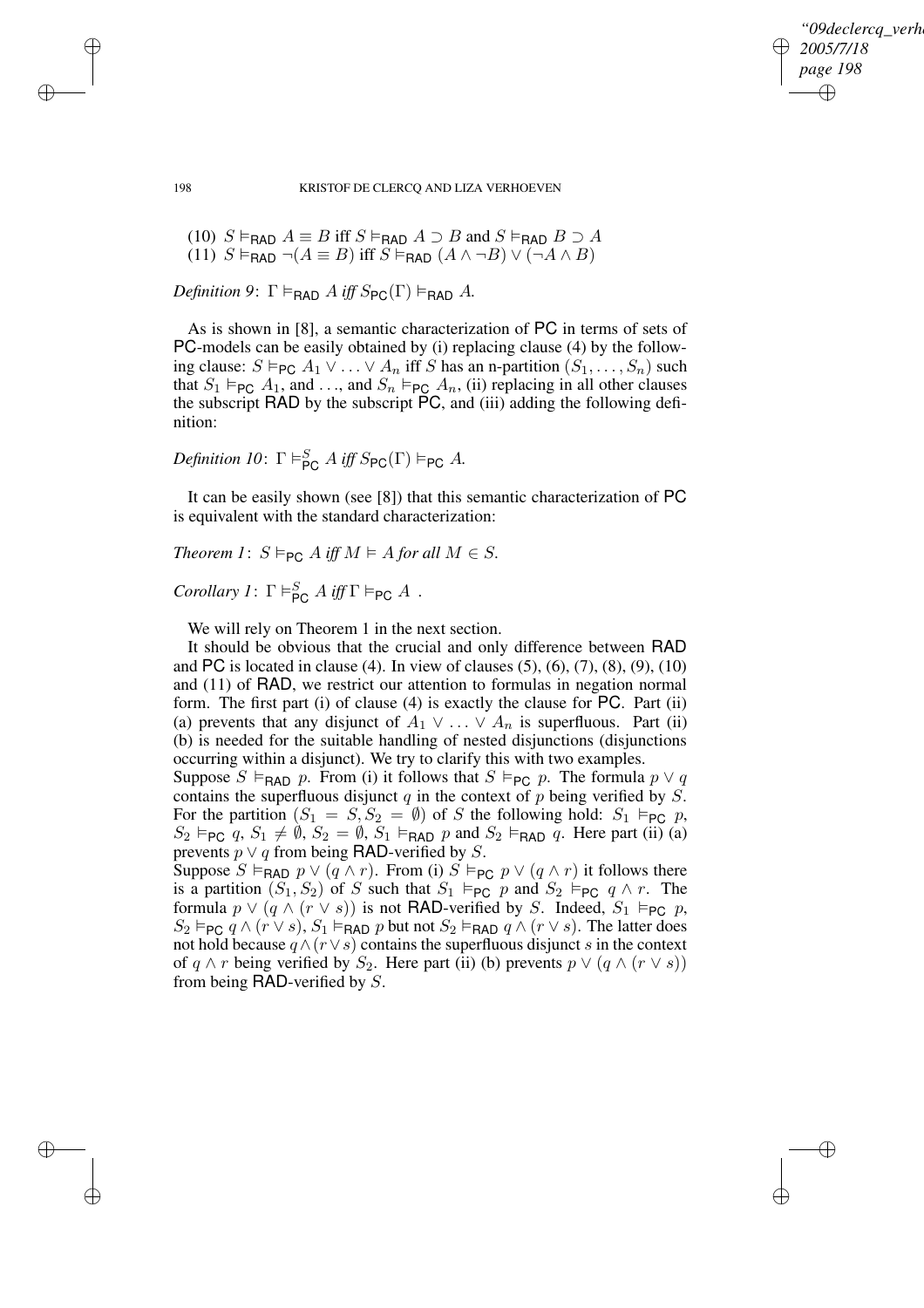### 4.2. *A measure for disjunctions*

✐

✐

✐

✐

In preparation for the presentation of the proof theory, we define  $\rho(A)$ , which provides us with a kind of measure for disjunctions.

*Definition 11: For a formula A in negation normal form, A' is a d-fragment of A iff A' is the result of replacing in A a disjunction*  $B_1 \vee \ldots \vee B_n$  *by*  $\bigvee \Phi$ *, for a*  $\Phi$  *such that*  $\emptyset \subset \Phi \subset \{B_1, \ldots, B_n\}.$ 

To give an example,  $p \vee (q \wedge r) \vee \neg t$  has the following d-fragments:  $p, q \wedge r$  $r, \neg t, p \lor (q \land r), p \lor \neg t$ , and  $(q \land r) \lor \neg t$ .

The following theorem shows the relation between RAD and PC, and was proven in [8]:

*Theorem* 2: *For any formula*  $A: S \vDash_{\text{RAD}} A$  *iff* 

- $(1)$  S  $\models_{PC}$  A,
- (2) the negation normal form  $N(A)$  of A has no d-fragment A' for which  $S \vDash_{\mathsf{PC}} A'.$

In view of this theorem, the logic RAD can be considered to be the logic PC on which a relevance filter is imposed. This will become clearer in the (dynamic) proof theory below.

*Definition* 12:  $\rho(A) = \delta(N(A))$  *where*  $\delta(A)$  *is constructed as follows:* (1)  $\delta(A) = A$  *for* A *a* propositional letter.<br>(2)  $\delta(\neg A) = \neg A$  *for* A *a* propositional letter.

(2) δ(¬A) = ¬A *for* A *a propositional letter.* (3)  $\delta(A_1 \wedge \ldots \wedge A_n) = \{\delta(A_1), \ldots, \delta(A_n)\}$  *where*  $\{\ldots\}$  *denotes a set.*<br>(4)  $\delta(A_1 \vee \ldots \vee A_n) = [\delta(A_1), \ldots, \delta(A_n)]$  where  $[\ldots]$  *denotes a* (4)  $\delta(A_1 \vee ... \vee A_n) = [\delta(A_1), ..., \delta(A_n)]$ *multiset.*

We can define a partial order relation  $\lt_d$  over all  $\rho(A)$ , where A is an RADwff:

*Definition* 13:  $\rho(A) \leq_d \rho(B)$  *iff* 

- $\rho(A) \in \rho(B)$  *and*  $\rho(B)$  *is a multiset, or*
- $\rho(A) = [\alpha_1, \ldots, \alpha_n, \beta_1]$  *and*  $\rho(B) = [\alpha_1, \ldots, \alpha_n, \beta_2]$ <br>*and*  $\beta_1 <_{d} \beta_2$ , *or and*  $\beta_1 <_d \beta_2$ *, or*
- $\rho(A) = {\alpha_1, \ldots, \alpha_n, \beta_1}$  *and*  $\rho(B) = {\alpha_1, \ldots, \alpha_n, \beta_2}$ *and*  $\beta_1 < d \beta_2$ *.*

The partial order relation  $\lt_d$  can be extended to the transitive order relation  $\langle$  in the following way:

*"09declercq\_verhoeven"*

*2005/7/18 page 199*

✐

✐

✐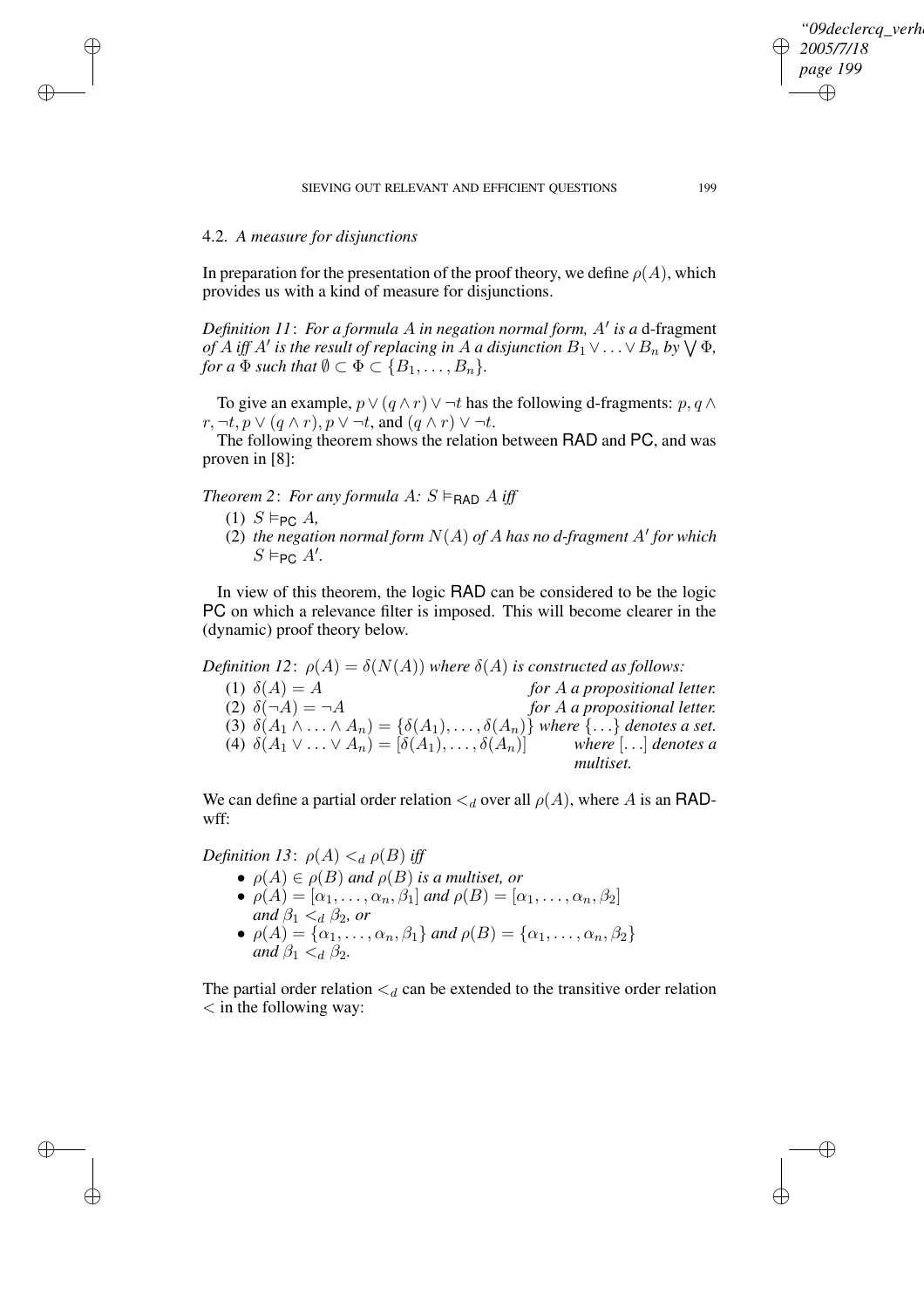✐

#### 200 KRISTOF DE CLERCQ AND LIZA VERHOEVEN

*Definition 14*: *The order relation* < *is the transitive extension of the partial order relation*  $\lt_d$  *and is obtained in the following way:* 

- *If*  $\rho(A) <_{d} \rho(B)$ *, then*  $\rho(A) < \rho(B)$ *.*
- *If*  $\rho(A) < \rho(B)$  and  $\rho(B) < \rho(C)$ , then  $\rho(A) < \rho(C)$ .

# 4.3. *Proof Theory of* RAD

As all adaptive 9 logics, RAD has a *dynamic* proof theory: in the course of the development of a proof, there may be, apart from an increase of conclusions, a process of revising, viz. rejecting, previously drawn conclusions (because of an increased insight in the premises).

As is usual for adaptive logics, a line in a dynamic RAD-proof consists of five elements: (i) the line number, (ii) the formula derived on that line, (iii) the numbers of the lines relied upon to derive the second element, (iv) the rule that justifies the derivation of the formula in (ii), and (v) the condition on which the second element is derived.

RAD-proofs are governed by a conditional premise rule, a generic conditional derivation rule, and a marking definition. By the rules, lines can be added to the proof. At each stage of the proof, a line is either marked or unmarked, which is determined by the Marking Definition.

- Prem If  $A \in \Gamma$ , one may write down a line containing the following elements: (i) an appropriate line number, (ii)  $A$ , (iii) -, (iv) 'Prem' and (v)  $\rho(A)$ .
- PC If  $A_1, \ldots, A_n \vdash_{PC} B$  and  $A_1, \ldots, A_n$  are the second elements of lines  $i_1, \ldots, i_n$  (which may be marked or unmarked<sup>10</sup>), one may add a line with the following elements: (i) the appropriate line number, (ii)  $B$ , (iii)  $i_1, \ldots, i_n$  (iv) 'PC' and (v)  $\rho(B)$ .

The marking of lines in a proof is governed by the Marking Definition:<sup>11</sup>

*Definition* 15: A line *i* with A as second element and  $\rho_1$  as fifth element, is marked *at stage* s *of the proof iff there is another line* j *in the proof, marked*

 $9^9$  For a general characterization of adaptive logics, see [1].

 $10$  Of course, one could introduce – e.g. for heuristical purposes – the requirement that each line should be unmarked. This would not alter the logic, though, as the marking definition blocks all irrelevant derivations anyway.

 $11$  This is the proof-theoretical equivalent of the semantic requirement (see the second clause of theorem 2) that the negation normal form  $N(A)$  of a wff A has no d-fragment A' for which  $S \vDash_{\mathsf{PC}} A'$ .

✐

✐

✐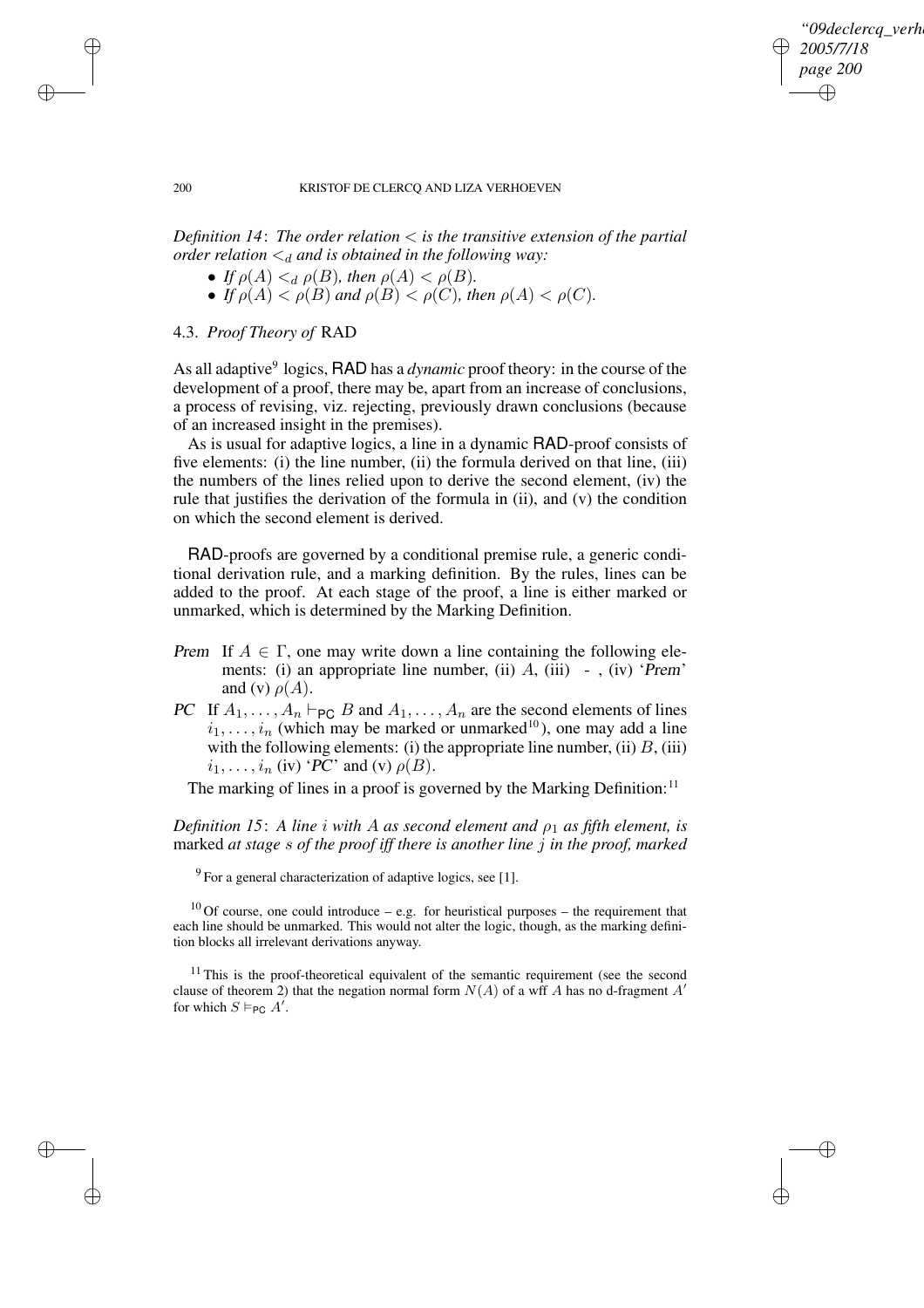✐

✐

✐

✐

✐

✐

*or unmarked at that stage, with B as second element and*  $\rho_2$  *as fifth element and*  $\rho_2 < \rho_1$ *.* 

At every stage of a proof, the marking definition determines which lines are marked and unmarked at that stage. The marking of line  $i$  in view of line j is indicated by putting the mark  $\sqrt{j}$  at the end of line i. Note that the dynamics in an RAD-proof is much more limited than the dynamics occurring in most other adaptive logics: once a line in an RAD-proof is marked, it remains marked in any extension of the proof, and one can conclude that the formula occurring on the marked line is not RAD-derivable from the premises.

In view of the marking definition, two forms of derivability can be defined – derivability at a stage and final derivability:

*Definition 16*: *A formula is* derived *at stage* s *of a proof from* Γ *iff it is the second element of an unmarked line at stage* s *of the proof.*

*Definition 17*: *A formula* A *is* finally derived *in an* RAD*-proof from* Γ *iff* A *occurs as the second element of an unmarked line at stage* s *of a proof from* Γ*, and this line is not marked in any further extension of the proof.*

The proof-theoretical consequence relation of RAD is defined with respect to final derivability:

*Definition* 18:  $\Gamma \vdash_{\text{RAD}} A$  *iff* A *is finally derived in an* **RAD**-proof from  $\Gamma$ *.* 

We now give an example of an RAD-proof from a simple set of premises  $\Gamma = \{p, p \supset (q \vee r)\}.$ 

|                          |     | $Prem \quad p$ |                                         |            |
|--------------------------|-----|----------------|-----------------------------------------|------------|
| 2 $p \supset (q \vee r)$ |     |                | <b>Prem</b> $[\neg p, q, r]$ $\sqrt{3}$ |            |
| 3 $q \vee r$             | 1,2 | PC.            | q,r                                     |            |
| 4 $q \vee r \vee t$      |     | PC.            | [q, r, t]                               | $\sqrt{3}$ |

At stage 3 of the proof, line 2 is marked in view of line 3 because  $[q, r]$  <  $[\neg p, q, r]$ . This illustrates that RAD does not satisfy Reflexivity: it is possible that a premise is not an RAD-consequence of the set of premises (this is only because the premise in question is considered to be irrelevant or containing superfluous disjuncts). At stage 4 of the proof, line 4 is immediately marked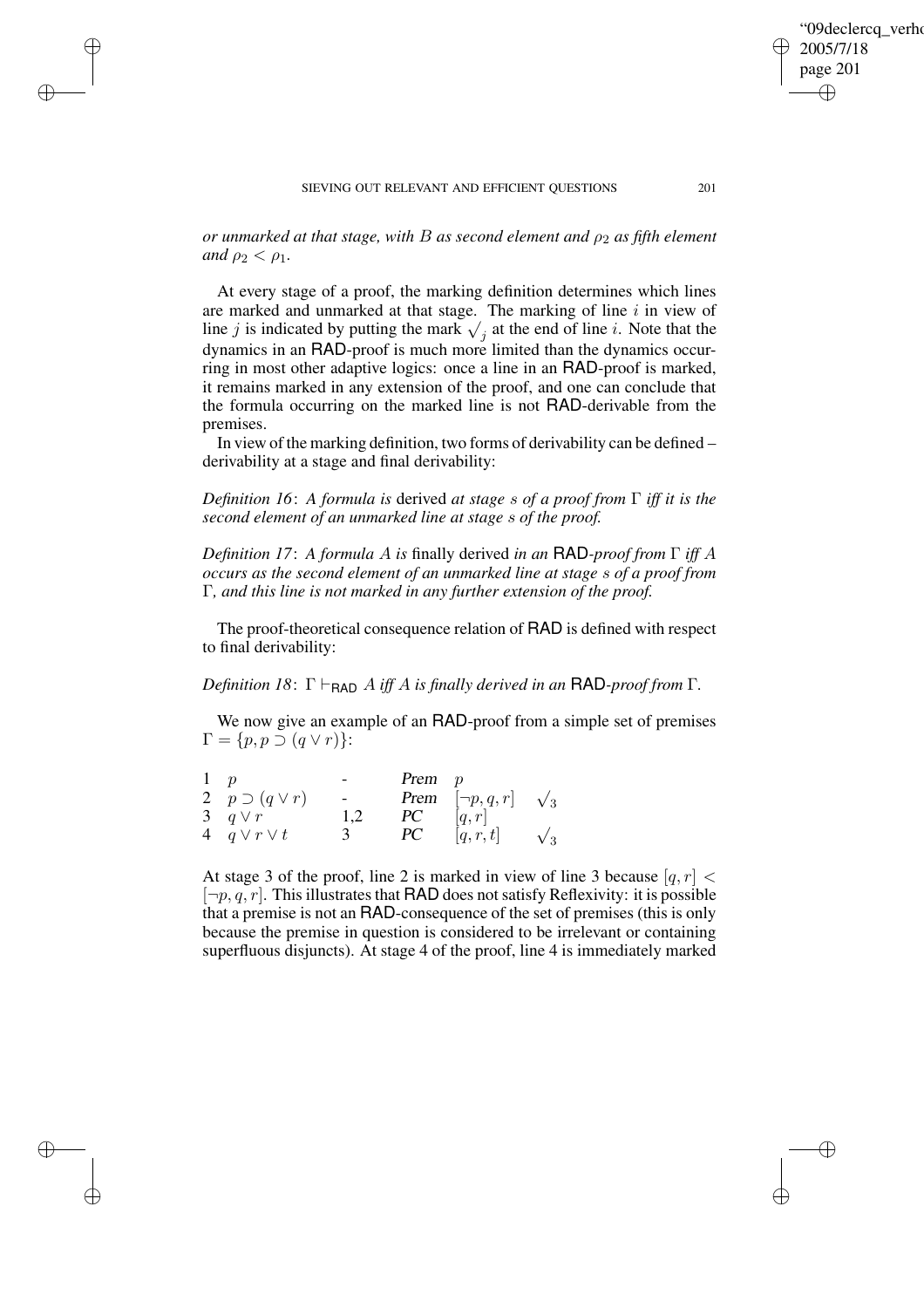✐

### 202 KRISTOF DE CLERCQ AND LIZA VERHOEVEN

in view of line 3, as  $[q, r] < [q, r, t]$ . As remarked above, the set of RADconsequences of  $\Gamma$  is always a proper subset of the set of PC-consequences of Γ. 12

### 4.4. RAD*-derivation of questions*

✐

✐

✐

✐

We can now define the concept of evocation for the underlying logic RAD:

*Definition 19*: *A question* Q *is* RAD*-evoked by a set of declarative sentences*  $\Gamma$ ,  $\mathsf{E}_{\mathsf{RAD}}(\Gamma, Q)$ , *iff*  $\Gamma \vDash_{\mathsf{RAD}} \bigvee dQ$ .

This definition contains only one explicit requirement, i.e. the soundness requirement; the requirement that  $Q$  should be informative with respect to  $\Gamma$ is now taken care of by the logic itself. For if  $Q = ?\{A_1, \ldots, A_n\}$  and, say,  $Γ ⊢<sub>RAD</sub> A<sub>n−1</sub>$ , then Q is not RAD-evoked by Γ because Γ  $\nvdash_{RAD} A_1 ∨ \ldots ∨$  $A_n$ .

It can easily be proven that the set of questions RAD-evoked by  $\Gamma$  is a proper subset of the set of questions PC-evoked by Γ, for any Γ except for border cases. Let us return to our example wherein  $\Gamma = \{p \lor q, r\}$ . The questions in (i) are all RAD-evoked by  $\overline{\Gamma}$ . None of the questions in (ii) or (iii) is RAD-evoked by Γ. Unfortunately, the questions in (iv) and (v) (and some of the questions in (vi)) are RAD-evoked by Γ. Therefore, we will impose a stronger filter in the next section.

We can also define the concept of RAD-generation:

*Definition 20*: *A question* Q *is* RAD*-generated by a set of d-wffs* Γ*,*  $G_{\text{RAD}}$   $(\Gamma, Q)$ *, iff*  $(i)$   $\Gamma \models_{\text{RAD}} \bigvee dQ$ *, and* 

```
(ii) \emptyset \nvDash_{\text{RAD}} \bigvee dQ.
```
None of the questions in (ii) or (iii) is **RAD**-generated by  $\Gamma = \{p \lor q, r\}.$ All questions in (iv), and some in (vi) and (v) are  $\textsf{RAD}\text{-generated by }\Gamma$ . But of course, the questions in (i) that are not PC-generated by  $\Gamma$ , are also not RAD-generated by Γ: ? $\{p, \neg p\}$ , ? $\{q, \neg q\}$ , ? $\{\neg p, \neg q, p \wedge q\}$ , ? $\{p \wedge q, \neg (p \wedge q)\}$  $q$ }. As was the case for PC, we think that the concept of generation is not

<sup>&</sup>lt;sup>12</sup> Take any RAD-proof from a set of wffs Γ. If one ignores or erases the mark (if any) at the end of each line in the proof (and thus considers all lines as belonging to the proof), and if one ignores or erases the fifth element of each line, one ends up with a PC-proof from Γ. Marked lines in an RAD-proof from Γ just contain formulas that are PC-consequences of Γ, but not RAD-consequences from Γ.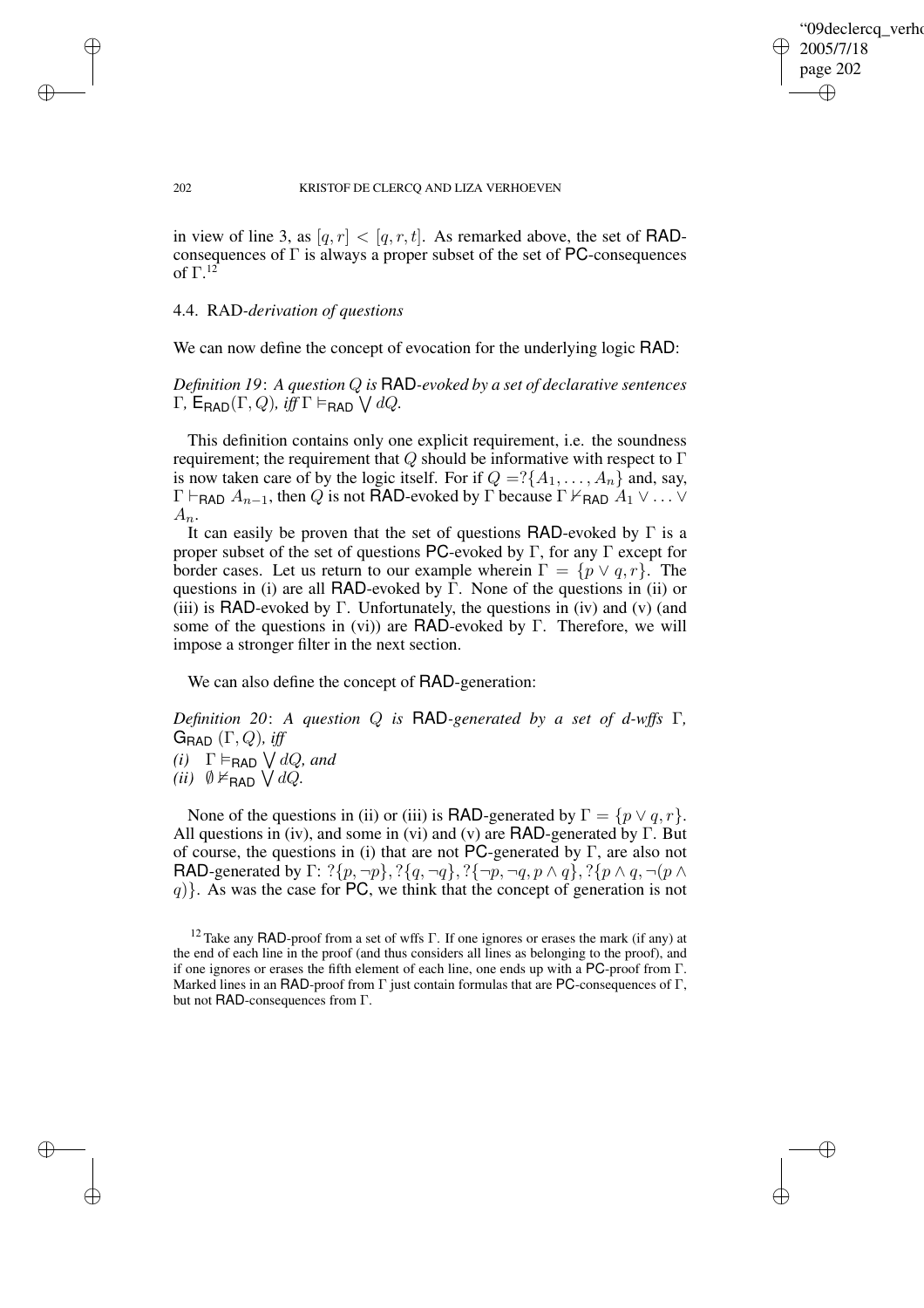suited for explicating the raising of relevant and efficient questions.

We now show how easy it is to upgrade the logic RAD to the logic of questions RAD<sup>q</sup>. The dynamic proof theory of RAD<sup>q</sup> provides a prooftheoretic counterpart of the abstract semantic definition of RAD-evocation.

The language and wffs of  $\mathsf{RAD}^q$  are those of  $\mathsf{PC}^q$  (as defined in section 2). RAD<sup>q</sup>-proofs are governed by the Prem-rule and PC-rule of RAD, and the following rule:<sup>13</sup>

Q If  $A_1 \vee \ldots \vee A_n$  (where  $n \geq 2$ ) occurs as the second element of an unmarked line i which has  $\rho$  as fifth element, one may add a line containing the following elements: (i) an appropriate line number, (ii)  $?{A_1, \ldots, A_n}$  $A_n$ , (iii) i (iv) 'Q' and (v)  $\rho$ .

The marking definition is that of RAD, slightly modified to allow for the marking of lines with a question as second element:

*Definition* 21: *A line i with*  $X \in W^q$  *as second element and*  $\rho_1$  *as fifth element, is* marked *at stage* s *of the proof iff there is another line* j *in the proof, marked or unmarked at that stage, with B as second element and*  $\rho_2$ *as fifth element and*  $\rho_2 < \rho_1$ *.* 

The marking of line i in view of line j is indicated by putting the mark  $\sqrt{j}$ at the end of line i.

In this way we obtain a dynamic proof theory for RAD-evocation of questions. It is obvious that  $\mathsf{E}_{\mathsf{BAD}}(\Gamma,Q)$  iff  $\Gamma \vdash_{\mathsf{BAD}^{\mathsf{q}}} Q$ . In the next sections we will present some more logics of questions.

### 5. *The Logic* QP

✐

✐

✐

✐

In this section we present the logic QP, which will allow us to define when a question is (in)efficient with respect to  $\Gamma$ . First we present the semantics and a theorem that connects the semantic consequence relation of QP with the semantic consequence relation of RAD. Next we give the dynamic proof theory of QP, and discuss the properties of material implication in QP.

<sup>13</sup> Note that the condition that  $A_1 \vee \ldots \vee A_n$  occurs as the second element of an unmarked line in an RAD-proof, automatically implies that  $A_1, \ldots, A_n$  are syntactically different wffs.

'09declerca\_verho

2005/7/18 page 203

✐

✐

✐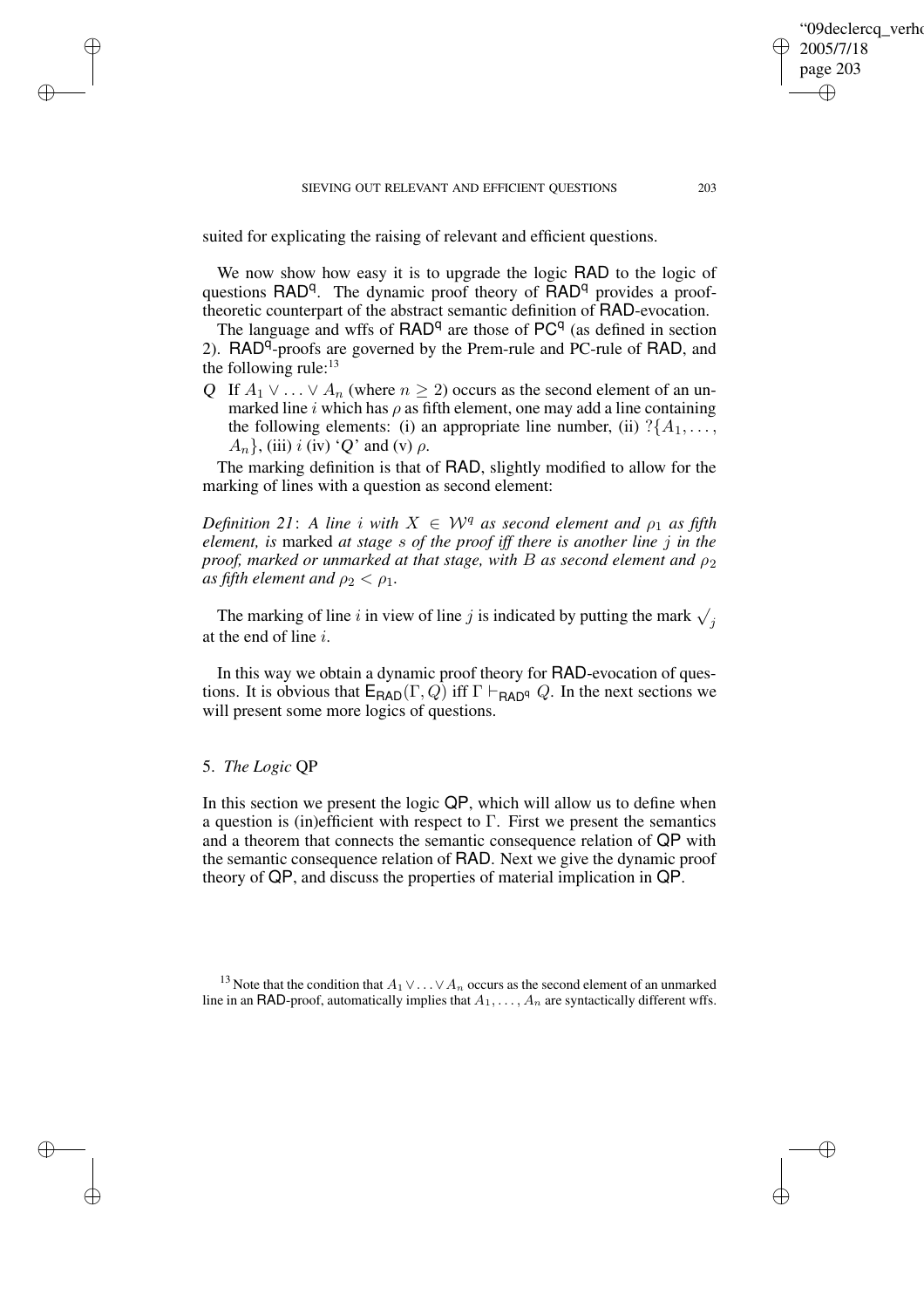"09declercq\_verho 2005/7/18 page 204 ✐ ✐

✐

✐

#### 204 KRISTOF DE CLERCQ AND LIZA VERHOEVEN

### 5.1. *Semantics*

✐

✐

✐

✐

To obtain the logic QP we first introduce a kind of modal operator  $\Diamond$ . To keep things as simple as possible, we choose  $\Diamond$  to be an operator belonging to the meta-language only. The operator is defined for internal use, and should be seen as a mere abbreviation for a property holding between a set of PC-models, a logic (in this case RAD), and a wff:<sup>14</sup>

 $Definition$  22:  $S \models$ **RAD**  $\Diamond A$  *iff there is a non-empty*  $S' \subseteq S$  *such that*  $S' \vDash_{\mathsf{RAD}} A$ .

Intuitively,  $\Diamond$  captures some notion of possibility:  $\Diamond A$  can be read as "It is possible that A", where "possible" should be interpreted in the sense of RAD-verification.

We now list the semantic clauses for QP:

- (1) For A a propositional letter,  $S \vDash_{\mathsf{QP}} A$  iff for all  $M \in S$ ,  $M \vDash A$ .
- (2) For A a propositional letter,  $S \vDash_{\text{QP}} \neg A$  iff for all  $M \in S$ ,  $M \vDash \neg A$ .
- (3)  $S \vDash_{\textsf{QP}} A_1 \wedge \ldots \wedge A_n$  iff  $S \vDash_{\textsf{QP}} A_1$  and  $\ldots$  and  $S \vDash_{\textsf{QP}} A_n$ .
- (4)  $S \vDash_{\mathsf{QP}} A_1 \vee \ldots \vee A_n$  iff

. . .

- (I)  $S \vDash_{\mathsf{RAD}} A_1 \vee \ldots \vee A_n$ , and
- (II) 1.  $S \vDash_{\text{RAD}} \Diamond \neg A_1$ , and

n.  $S \vDash_{\mathsf{RAD}} \Diamond \neg A_n$ .

- (5)  $S \vDash_{\textsf{QP}} \neg (A_1 \wedge \ldots \wedge A_n)$  iff  $S \vDash_{\textsf{QP}} \neg A_1 \vee \ldots \vee \neg A_n$ .
- $(6)$   $S \vDash_{\textsf{QP}} \neg(A_1 \vee \ldots \vee A_n)$  iff  $S \vDash_{\textsf{QP}} \neg A_1 \wedge \ldots \wedge \neg A_n$ .
- (7)  $S \vDash_{\mathsf{QP}} \neg\neg A$  iff  $S \vDash_{\mathsf{QP}} A$ .
- (8)  $S \vDash_{\textsf{QP}} A \supseteq B$  iff  $S \vDash_{\textsf{QP}} \neg A \vee B$ .
- (9)  $S \vDash_{\mathsf{QP}} \neg(A \supseteq B)$  iff  $S \vDash_{\mathsf{QP}} A \wedge \neg B$ .
- (10)  $S \vDash_{\textsf{QP}} A \equiv B \text{ iff } S \vDash_{\textsf{QP}} \overline{A} \supseteq B \text{ and } S \vDash_{\textsf{QP}} B \supseteq A$

(11)  $S \vDash_{\textsf{QP}} \neg(A \equiv B)$  iff  $S \vDash_{\textsf{QP}} (A \land \neg B) \lor (\neg A \land B)$ 

Relying on definition 7 ( $S_{PC}(\Gamma) = \{M \mid M \models \Gamma\}$ ), we define the semantic QP-consequence relation as follows:

*Definition* 23:  $\Gamma \models_{\textsf{OP}} A$  *iff*  $S_{\textsf{PC}}(\Gamma) \models_{\textsf{OP}} A$ .

 $14$  Of course, the operator can also be defined in the object language (and it has some nice connections with the non-standard properties of material implication in RAD en QP), but we cannot go into that in this paper.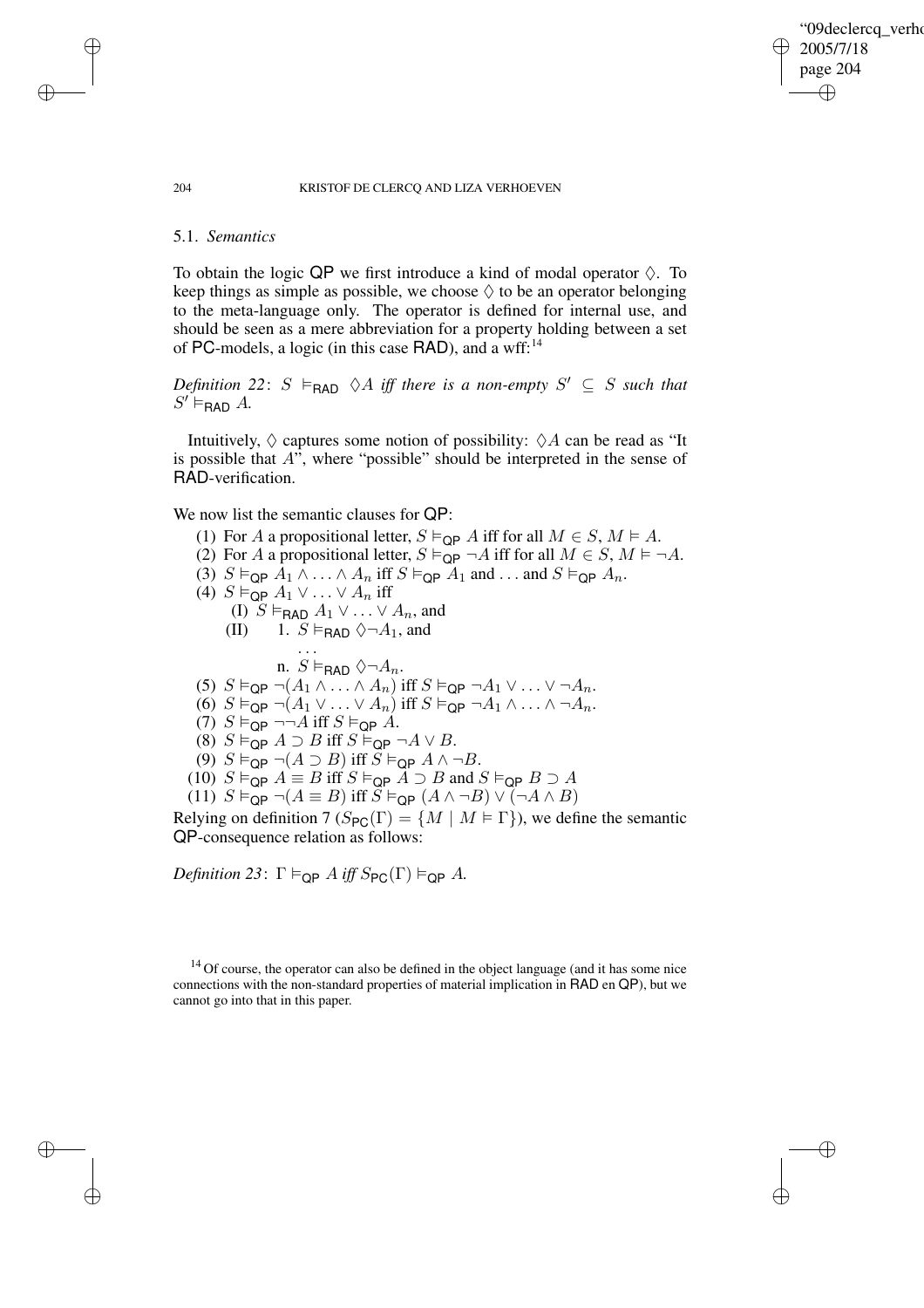✐

✐

✐

✐

✐

The only difference between QP and RAD is located in clause (4). Again, we can restrict our attention to wffs in negation normal form. Part (II) prevents that any disjunct  $A_i(1 \leq i \leq n)$  from the disjunction  $A_1 \vee \ldots \vee A_n$ contains a superfluous conjunct. We illustrate this with a simple example, in which we rely on Theorem 1, the semantics of RAD, Theorem 2 and the semantics of QP.

Let  $\Gamma = \{p \lor q\}$ . With respect to p and q, there are three sorts of models  $\lim_{n \to \infty} S_{\text{PC}}(\Gamma)$ :  $S^1 = \{ M \mid M \models p \land \neg q \}$ ,  $S^2 = \{ M \mid M \models \neg p \land q \}$  and  $S^3 = \{ M \mid M \models p \land q \}.$  Note that  $S^1 \neq \emptyset$ ,  $S^2 \neq \emptyset$  and  $S^3 \neq \emptyset$ . It is clear that  $S_{\text{PC}}(\Gamma) \models_{\text{PC}} p \vee q$ . Any 2-partition  $(S_1, S_2)$  of  $S_{\text{PC}}(\Gamma)$  for which  $S_1 \models_{PC} p$  and  $S_2 \models_{PC} q$ , will be of the form  $(S^1 \cup X, S^2 \cup Y)$ such that  $X \cup Y = S^3$  and  $X \cap Y = \emptyset$ . It follows that  $S_1 \neq \emptyset$ ,  $S_2 \neq \emptyset$ ,  $S_1 \models_{\text{RAD}} p$ ,  $S_2 \models_{\text{RAD}} q$  and hence  $S \models_{\text{RAD}} p \vee q$ .<sup>15</sup> In view of  $S^2 \models_{\text{BAD}} \neg p$ and  $S^1 \vDash_{\mathsf{RAD}} \neg q$ , it follows that  $S_{\mathsf{PC}}(\Gamma) \vDash_{\mathsf{RAD}} \Diamond \neg p$  and  $S_{\mathsf{PC}}(\Gamma) \vDash_{\mathsf{RAD}} \Diamond \neg q$ . Hence it holds that  $\Gamma \vDash_{\mathsf{QP}} p \lor q$ .

We also have that  $\Gamma \models_{\text{BAD}} (p \land \neg q) \lor (\neg p \land q) \lor (p \land q)$  (for analogous reasons). Let us have a closer look at this RAD-consequence. The first disjunct contains the superfluous conjunct p (as  $\Gamma \cup \{\neg q\} \models_{PC} p$ ), and the second disjunct contains the superfluous conjunct q (as  $\Gamma \cup \{\neg p\} \vDash_{PC} q$ ). So  $(p \wedge \neg q) \vee (\neg p \wedge q) \vee (p \wedge q)$  should not be a semantic QP-consequence of Γ. It is precisely the second condition of clause (4) that does the job: it is not the case that  $S_{PC}(\Gamma) \vDash_{\text{RAD}} \Diamond \neg (p \land \neg q)$  and  $S_{PC}(\Gamma) \vDash_{\text{RAD}} \Diamond \neg (\neg p \land q)$ and  $S_{PC}(\Gamma) \vDash_{\text{RAD}} \Diamond \neg (p \land q)$ . For suppose  $S_{PC}(\Gamma) \vDash_{\text{RAD}} \Diamond \neg (p \land \neg q)$ . Then there is an  $S' \subseteq S_{PC}(\Gamma)$ , such that  $S' \vDash_{PAD} \neg p \lor q$  and hence  $S' \vDash_{PC} \neg p \lor q$ . As all M in  $S^{\overline{1}}$  falsify  $\neg p \lor q$ , it follows that  $S' \subseteq (S^2 \cup S^3)$ . But as all M in  $S^2 \cup S^3$  verify q,  $S' \vDash_{\mathsf{PC}} q$  and hence  $S' \nvDash_{\mathsf{RAD}} \neg p \lor q$ , a contradiction. Hence,  $\Gamma \nvDash_{\mathsf{QP}} (p \land \neg q) \lor (\neg p \land q) \lor (p \land q)$ .

Note that the logic QP allows for a rather subtle use of disjunctive formulas (and hence questions, see below). We give some simple examples:

- Let  $\Gamma = \{p\}$ . Then  $\Gamma \vDash_{\mathsf{QP}} (q \wedge r) \vee (q \wedge \neg r) \vee (\neg q \wedge r) \vee (\neg q \wedge \neg r)$ , but  $\Gamma \nvDash_{\mathsf{QP}} ((q \wedge r) \vee (q \wedge \neg r)) \vee ((\neg q \wedge r) \vee (\neg q \wedge \neg r))$  and  $\Gamma \nvDash_{\mathsf{QP}} ((\overline{q} \wedge \overline{r}) \vee (\neg q \wedge \overline{r})) \vee ((\overline{q} \wedge \neg r) \vee (\neg q \wedge \neg r)).$
- Let  $\Gamma = \{p \lor (q \land r) \lor s, (\neg p \land q) \supset r\}$ . Then  $\Gamma \vDash_{\text{QP}} p \lor (q \land r) \lor s$ , but  $\Gamma \nvDash_{\textsf{QP}} (p \lor (q \land r)) \lor s$  (because there is no  $S' \subseteq S_{\textsf{PC}}(\Gamma)$  such that  $S' \vDash_{\mathsf{RAD}} \neg p \land (\neg q \lor \neg r)$ ). However, both  $\Gamma \vDash_{\mathsf{QP}} (p \lor q) \lor s$  and  $Γ \vDash$ <sub>QP</sub>  $p ∨ q ∨ s$  hold.

In preparation of the dynamic proof theory of QP, we first prove some properties of QP.

<sup>15</sup> It might be easier to see that  $\Gamma \vdash_{\text{RAD}} p \lor q$ .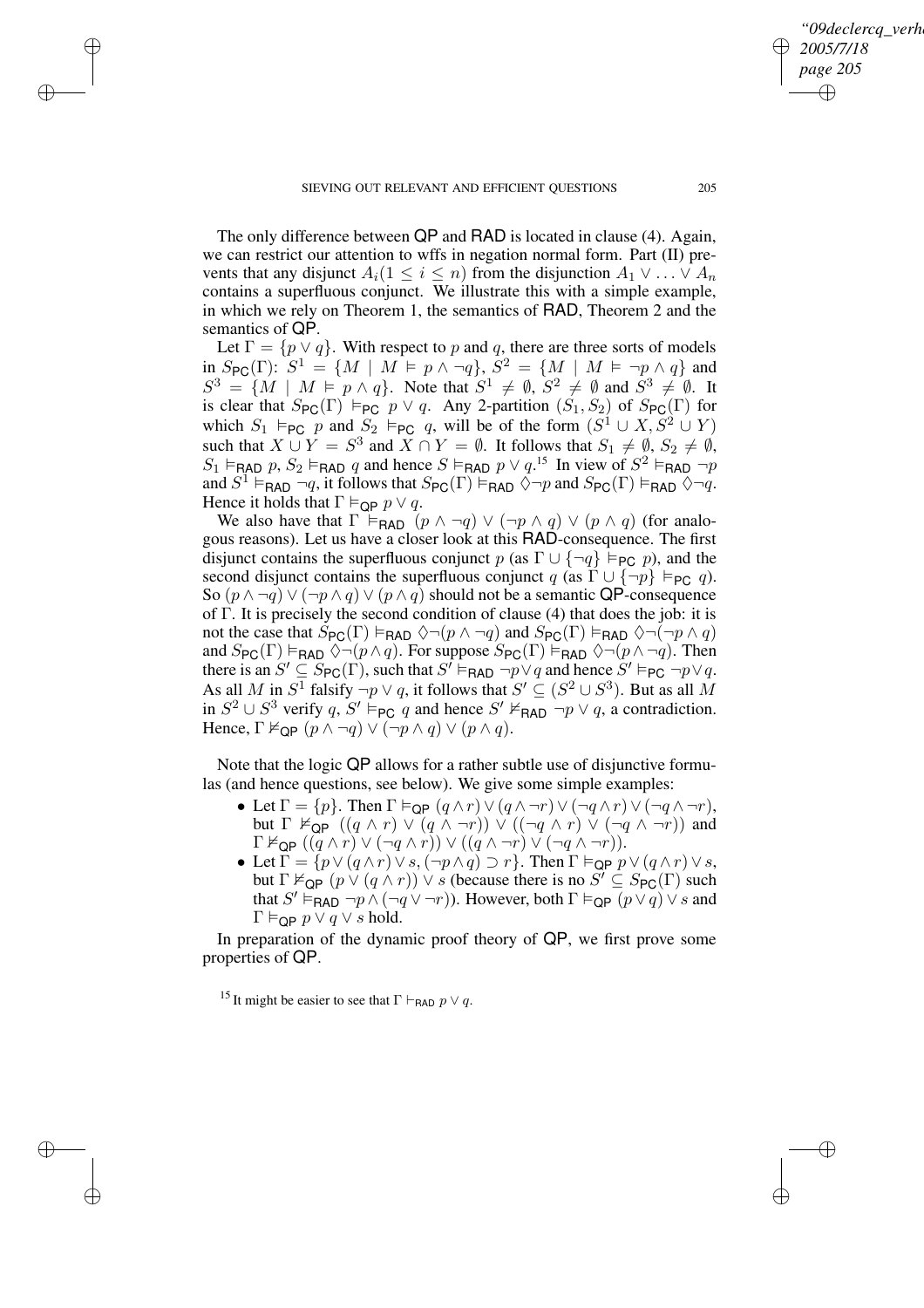✐

### 206 KRISTOF DE CLERCQ AND LIZA VERHOEVEN

*Lemma* 1: *If*  $S \vDash_{\mathsf{RAD}} A$ ,  $S \subseteq S'$  *and*  $S' \vDash_{\mathsf{PC}} A$ *, then*  $S' \vDash_{\mathsf{RAD}} A$ *.* 

*Proof.* Suppose  $S \vDash_{\mathsf{RAD}} A$ ,  $S \subseteq S'$ ,  $S' \vDash_{\mathsf{PC}} A$  and  $S' \nvDash_{\mathsf{RAD}} A$ . In view of Theorem 2, the negation normal form  $N(A)$  of A has a d-fragment  $A'$ for which  $S' \models_{PC} A'$ . From Theorem 1 it follows that for all  $M \in S'$ ,  $M \models A'$ . As  $S \subseteq S'$ , also for all  $M \in S$ ,  $M \models A'$ . In view of Theorem 1 and 2, it follows that  $S \vDash_{PC} A'$  and that  $S \nvDash_{RAD} A$ , which contradicts our assumption.

*Theorem 3: For*  $n \geq 2$ ,  $S \vDash_{\mathsf{OP}} A_1 \vee \ldots \vee A_n$  *iff*  $(\alpha)$   $S \vDash_{\mathsf{RAD}} A_1 \vee \ldots \vee A_n$  $(\beta)$  1.  $S \vDash_{\textsf{RAD}} A_1 \vee \neg A_1$ . . . n. *S* ⊨<sub>RAD</sub>  $A_n$  ∨ ¬ $A_n$ .

*Proof.* We first prove the left-right direction. From clause (4) of the semantics of QP,  $S \vDash_{\text{OP}} A_1 \vee \ldots \vee A_n$  iff

- (I)  $S \vDash_{\text{RAD}} A_1 \vee \ldots \vee A_n$ , and
- (II)  $S \vDash_{\text{FAD}} \Diamond \neg A_1$ , and ..., and  $S \vDash_{\text{FAD}} \Diamond \neg A_n$ .

From (I) it follows that

- (i)  $S \vDash_{PC} A_1 \vee \ldots \vee A_n$ , and
- (ii) for all n-partitions  $(S_1, \ldots, S_n)$  of S for which  $S_1 \vDash_{PC} A_1$ , and ... and  $S_n \vDash_{\mathsf{PC}} A_n$ , it holds that:
	- (a)  $S_1 \neq \emptyset$  and ... and  $S_n \neq \emptyset$ ,
	- (b)  $S_1 \vDash_{\text{RAD}} A_1$  and ... and  $S_n \vDash_{\text{RAD}} A_n$ .

In view of Theorem 1, for any such  $S_1, S_1 \subseteq \{M \in S \mid M \models A_1\}.$  $S_1 \neq \emptyset$  implies that  $\{M \in S \mid M \models A_1\} \neq \emptyset$ . As  $S_1 \models_{\sf RAD} A_1$  and  ${M \in S \mid M \models A_1} \models_{PC} A_1$  (Theorem 1), it follows from Lemma 1 that  $\{M \in S \mid M \models A_1\} \models_{\sf RAD} A_1.$ 

From (II) it follows that there is a non-empty  $S' \subseteq S$  such that  $S' \models_{\text{RAD}} \neg A_1$ . In view of Theorem 2,  $S' \vDash_{PC} \neg A_1$  and in view of Theorem 1,  $S' \subseteq \{M \in$  $S \mid M \models \neg A_1$ .  $S' \neq \emptyset$  implies that  $\{M \in S \mid M \models \neg A_1\} \neq \emptyset$ . As  ${M \in S \mid M \models \neg A_1} \models_{PC} \neg A_1$  (Theorem 1), it follows from Lemma 1 that  ${M \in S \mid M \models \neg A_1} \models_{\mathsf{RAD}} \neg A_1.$ 

S has only one 2-partition  $(S_1, S_2)$  for which it holds that both  $S_1 \vDash_{PC} A_1$ and  $S_2 \vDash_{\mathsf{PC}} \neg A_1$ , namely  $S_1 = \{M \in S \mid M \vDash A_1\}$  and  $S_2 = \{M \in S \mid M \vDash A_2\}$  $M \models \neg A_1$ . As  $\{M \in S \mid M \models A_1\} \neq \emptyset$ ,  $\{M \in S \mid M \models A_1\} \models_{\sf RAD} A_1$ ,  ${M \in S \mid M \models \neg A_1} \neq \emptyset$  and  ${M \in S \mid M \models \neg A_1}$   $\models_{\mathsf{RAD}} \neg A_1$ ,  $\dot{S} \vDash$ RAD  $A_1 \vee \neg A_1$ .

✐

✐

✐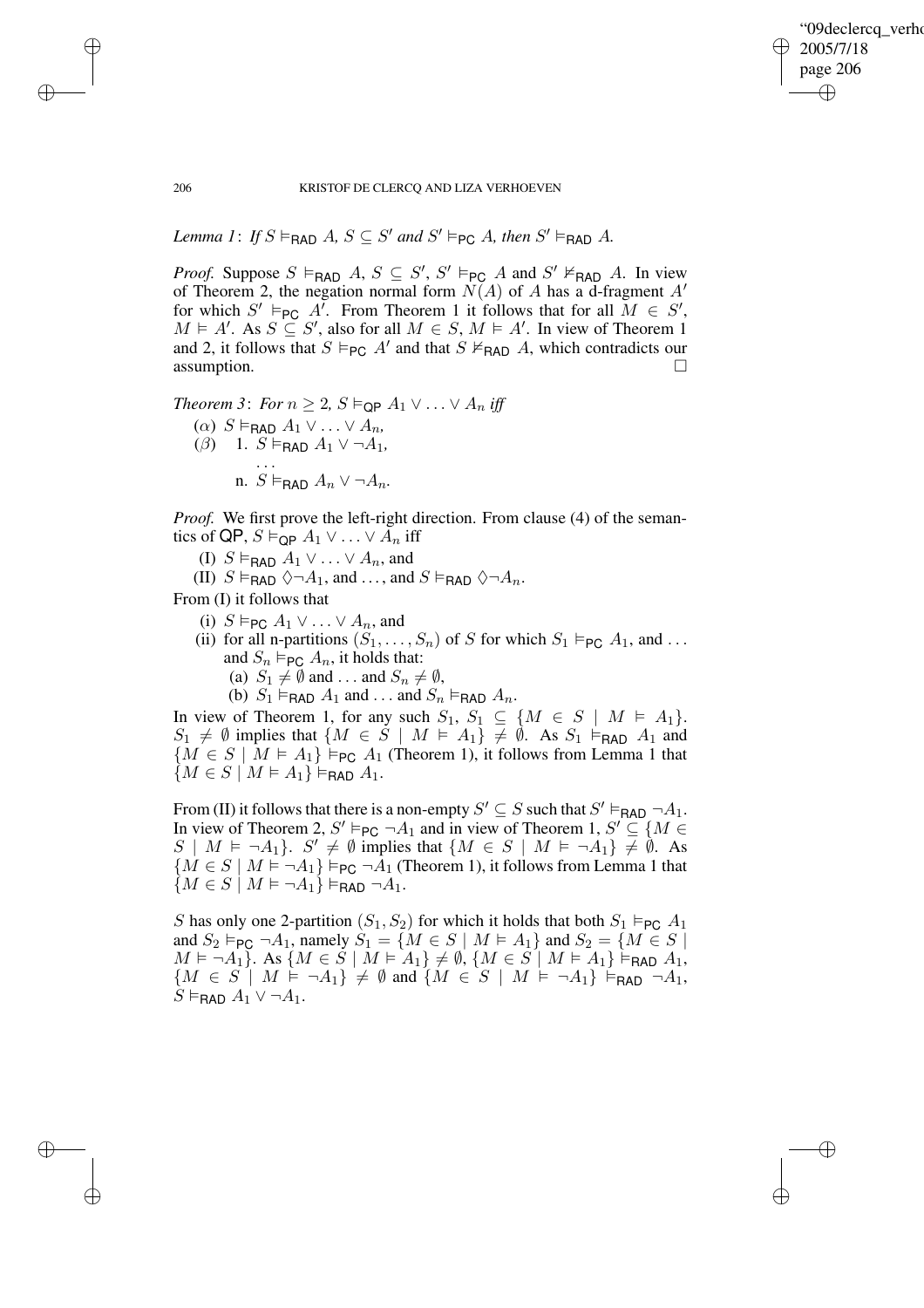All other cases are completely analogous.

The other direction follows immediately from clause (4) of the RAD-semantics.  $\Box$ 

We will rely on this theorem to construct a measure for disjunctions and conjunctions within disjunctions that will be used in the proof theory of QP.

### 5.2. *Proof Theory of* QP

✐

✐

✐

✐

We now introduce  $\sigma(A)$ , which plays a role similar to that of  $\rho(A)$  in RAD, and provides us with a measure for (superfluous) disjunctions and (superfluous) conjunctions within disjunctions.

*Definition* 24:  $\sigma(A) = \tau(N(A))$  *where*  $\tau(A)$  *is constructed as follows:* 

(1)  $\tau(A) = {\rho(A)} = {A}$  *for A a* propositional letter.<br>
(2)  $\tau(\neg A) = {\rho(\neg A)} = {\neg A}$  *for A a* propositional letter.  $(2) \ \tau(\neg A) = {\rho(\neg A)} = {\neg A}$ (3)  $\tau(A_1 \wedge \ldots \wedge A_n) = \tau(A_1) \cup \ldots \cup \tau(A_n).$ (4)  $\tau(A_1 \vee ... \vee A_n) = \{ \rho(A_1 \vee ... \vee A_n), \rho(A_1 \vee \neg A_1), ..., \rho(A_n \vee$  $\neg A_n$  $\}$ .

The premise rule Prem and the derivation rule PC of QP only differ from the rules of RAD with respect to the condition. The fifth element of a line in a QP-proof with second element A is the set  $\sigma(A)$ , constructed as above. The marking definition of  $QP$  is as follows:<sup>16</sup>

*Definition* 25: A line *i* with A as second element and  $\sigma(A)$  as fifth element, *is marked* (noted  $\sqrt{j}$ ) *at stage s of the proof iff there is a line j in the proof, marked or unmarked at that stage, with B as second element and*  $\sigma(B)$  *as fifth element such that there is*  $a \Phi \in \sigma(A)$  *and*  $a \Psi \in \sigma(B)$  *such that*  $\Psi < \Phi$ .

We use the same example again to illustrate the proof theory of QP. Let  $\Gamma = \{p \vee q, r\}.$ 

$$
\begin{array}{ll}\n1 & p \lor q & \cdot \\
2 & r & \cdot \\
3 & (p \land r) \lor (q \land r) & 1,2 \\
4 & (p \land r) \lor q & 1,2\n\end{array}\n\begin{array}{ll}\n\text{Prem } \{[p,q],[p,\neg p],[q,\neg q]\} \\
\text{Prem } \{r\} \\
\{[\{p,r\},\{q,r\}],[\{p,r\},[\neg p,\neg r]], \\
[\{q,r\},[\neg q,\neg r]]\} \\
\text{4 } (\{p \land r\}) \lor q & 1,2\n\end{array}\n\begin{array}{ll}\n\text{Prem } \{[p,q],[q,r,p],[\neg p,\neg r]\} \\
\text{Perm } \{[\{p,r\},\{q,r\},[\neg p,\neg r]]\} \\
\text{Theorem 1.2: } P\{-1,0\} \\
\text{Theorem 2.1: } P\{-1,0\} \\
\text{Theorem 3.1: } P\{-1,0\} \\
\text{Theorem 4.1: } P\{-1,0\} \\
\text{Theorem 5.1: } P\{-1,0\} \\
\text{Theorem 6.1: } P\{-1,0\} \\
\text{Theorem 7.2: } P\{-1,0\} \\
\text{Theorem 8.1: } P\{-1,0\} \\
\text{Theorem 8.1: } P\{-1,0\} \\
\text{Theorem 1.1: } P\{-1,0\} \\
\text{Theorem 1.2: } P\{-1,0\} \\
\text{Theorem 1.3: } P\{-1,0\} \\
\text{Theorem 2.2: } P\{-1,0\} \\
\text{Theorem 4.2: } P\{-1,0\} \\
\text{Theorem 1.3: } P\{-1,0\} \\
\text{Theorem 2.3: } P\{-1,0\} \\
\text{Theorem 3.2: } P\{-1,0\} \\
\text{Theorem 4.3: } P\{-1,0\} \\
\text{Theorem 4.4: } P\{-1,0\} \\
\text{Theorem 4.4: } P\{-1,0\} \\
\text{Theorem 4.4: } P\{-1,0\} \\
\text{Theorem 4.5: } P\{-1,0\} \\
\text{Theorem 4.5: } P\{-1,0\} \\
\text{Theorem 4.5: } P\{-1,0\} \\
\text{Theorem 4.5: } P\{-1,0\} \\
\text{Theorem 4.5:
$$

<sup>16</sup> The relation  $<$  was defined in section 4.2.

"09declercq\_verho

2005/7/18 page 207

✐

✐

✐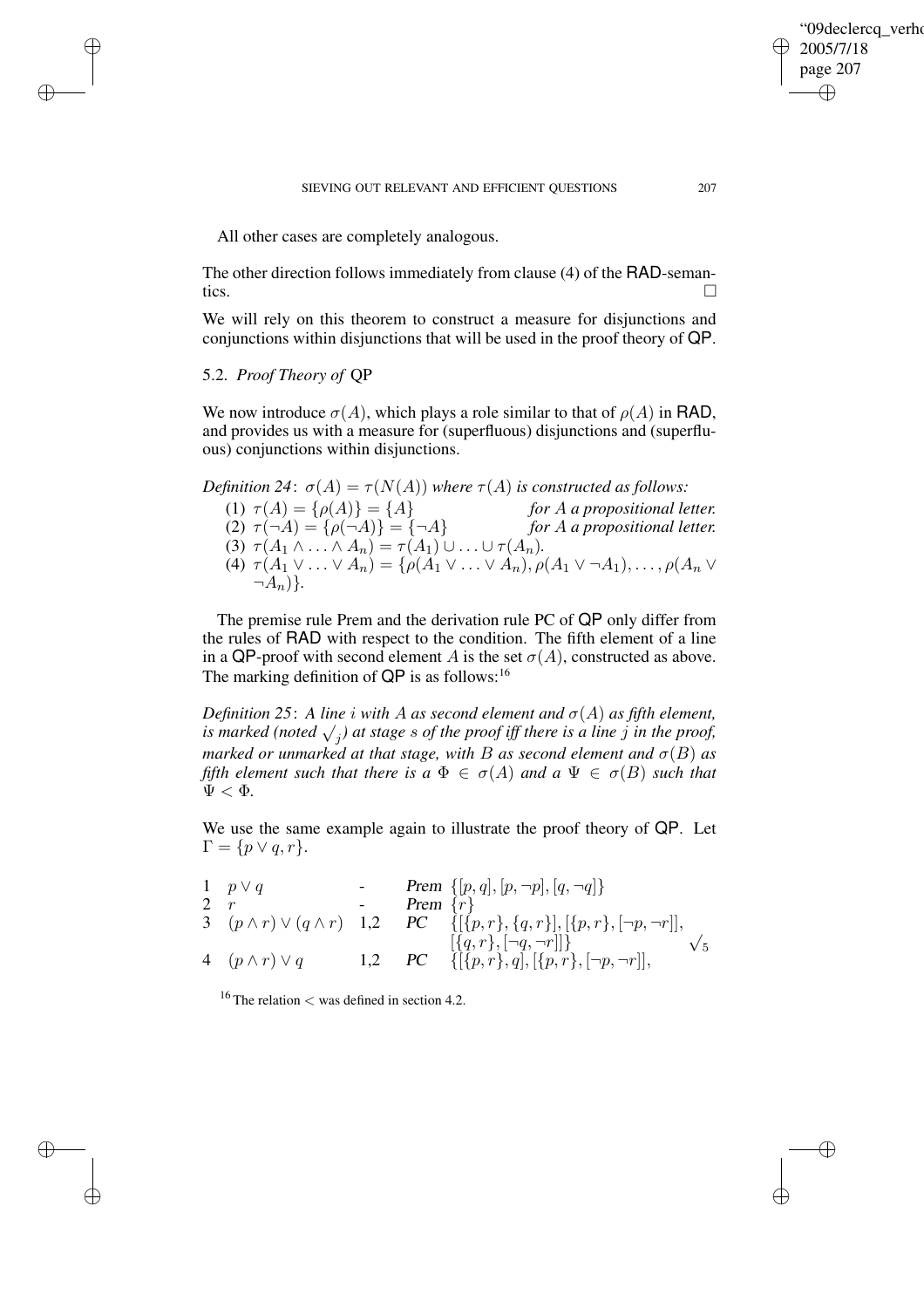✐

#### 208 KRISTOF DE CLERCQ AND LIZA VERHOEVEN

5 
$$
(p \wedge r) \vee \neg p
$$
 2 *PC*  $\{[\{p, r\}, \neg p], [\{p, r\}, [\neg p, \neg r]], \vee_5$   
 $[p, \neg p]\}$   $\vee_5$ 

Lines 3 and 4 are marked in view of line 5 because  $[\{p, r\}, \neg p] < [\{p, r\},\$  $[-p, -r]$ . For the same reason, line 5 marks itself. This is one of the peculiarities of the proof theory of QP (in its present form): a line in a QP-proof from Γ that causes the marking of another line in the proof because of QPspecific $17$  reasons, will also cause the marking of the line itself.

Let  $DC_1$  abbreviate  $((s \wedge t) \vee (s \wedge \neg t)) \vee (\neg s \wedge t) \vee (\neg s \wedge \neg t), DC_2$ abbreviate  $(s \wedge t) \vee (s \wedge \neg t) \vee (\neg s \wedge t) \vee (\neg s \wedge \neg t)$ , and  $DC_3$  abbreviate  $((s \wedge t) \vee (s \wedge \neg t)) \vee (\neg s \wedge (\neg s \vee t))$ . We now continue the proof in the following way:

6 
$$
DC_1 - PC \{[[\{s,t\}, \{s,\neg t\}], \{\neg s,t\}, \{\neg s,\neg t\}], [[\{s,t\}, \{s,\neg t\}], \{\neg s,\neg t\}], [\{\neg s,\neg t\}, [s,\neg t], \{s,\neg t\}], \{\neg s,t\}, [s,\neg t], [\{s,\neg t\}, \{s,\neg t\}, \{s,\neg t\}], [\{s,t\}, \{s,\neg t\}, \{s,\neg t\}], [\{s,t\}, \{s,\neg t\}], [\{s,t\}, \{s,\neg t\}], [\{s,t\}, \{s,\neg t\}], [\{s,t\}, \{s,\neg t\}], [\{s,t\}, \{s,\neg t\}], [\{s,t\}, \{s,\neg t\}], [\{s,t\}, \{s,\neg t\}], [\{s,t\}, \{s,\neg t\}], [\{s,t\}, \{s,\neg t\}], [\{s,t\}, \{s,\neg t\}], [\{s,t\}, \{s,\neg t\}], [\{s,t\}, \{s,\neg t\}], [\{s,t\}, \{s,\neg t\}]]
$$

Line 6 is marked in view of line 8 because  $[[\{s,t\}, \{s, \neg t\}], \{\neg s, [\neg s, t\}]]$  <  $[[\{s,t\}, \{s, \neg t\}], \{[\neg s, \neg t], [\neg s,t]\}]$ . For the same reason, line 8 marks itself. Note that line 7 is unmarked, and will remain so in any extension of the proof. Hence,  $(s \wedge t) \vee (s \wedge \neg t) \vee (\neg s \wedge t) \vee (\neg s \wedge \neg t)$  is a QP-consequence of Γ. The marking of line 9 – because of  $[p, q] < [p, q, s]$  – illustrates the fact that every line that would be RAD-marked (in the RAD-analogue of this proof), is also QP-marked. Hence, QP can be seen as RAD on which an additional filter is imposed.

In view of the soundness and completeness of RAD and theorem 3, proving that QP is sound and complete is straightforward.

 $17$  What we mean, is that if one would consider the proof developed so far to be an RADproof from Γ (by replacing all  $σ$ -conditions by the appropriate  $ρ$ -conditions), the line in question would not cause the marking of the other line.

✐

✐

✐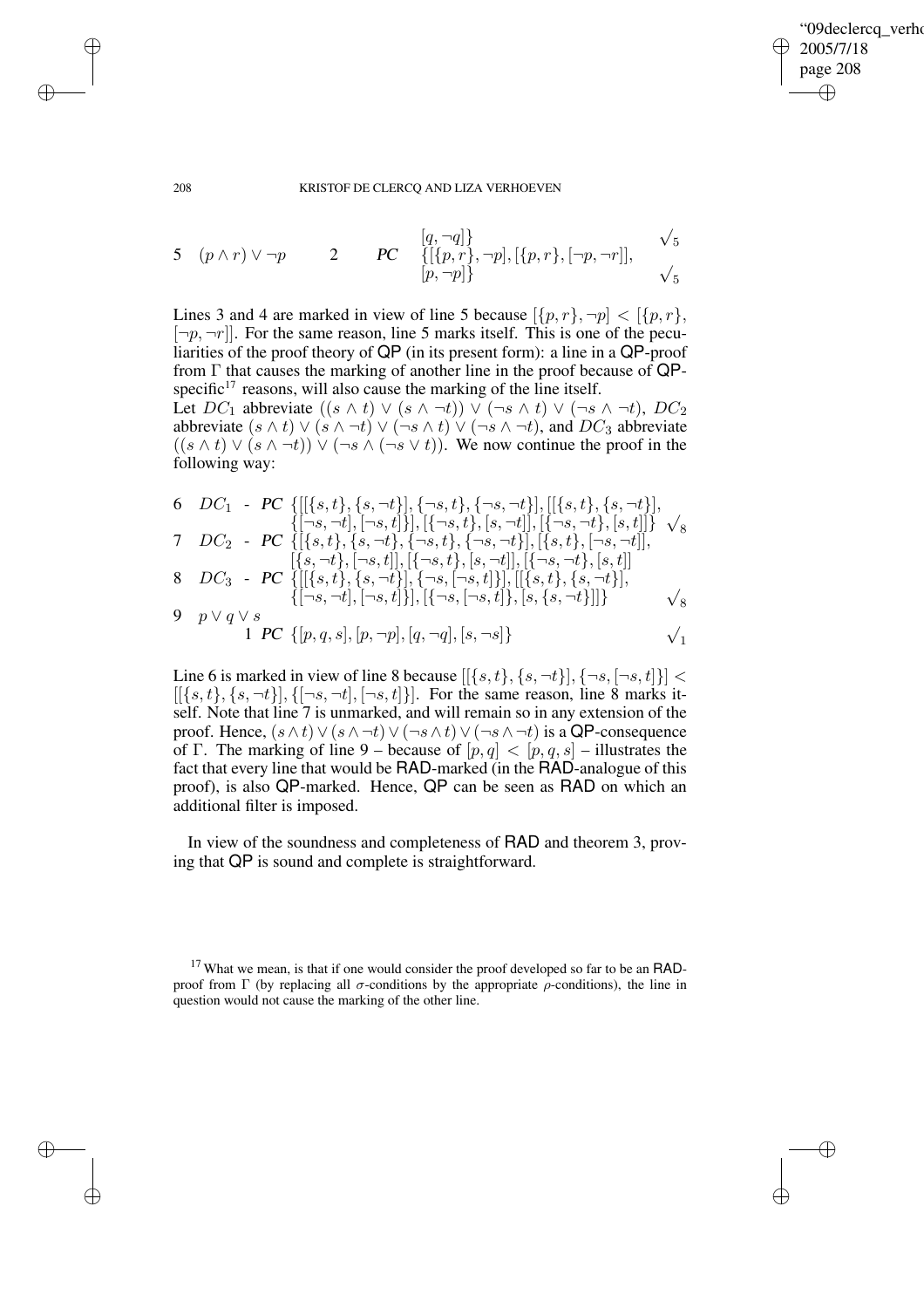## 5.3. *Material Implication in* QP

As  $A \supset B$  is defined by  $\neg A \lor B$  in RAD and QP, material implication exhibits some remarkable properties in those systems. We concisely point to some properties contributing to the assertability of material implication as indicative conditional, and to the well-known paradoxes of material implication in PC.

### 5.3.1. *Assertability*

✐

✐

✐

✐

Material implication in RAD is more adequate for the logical representation of assertable indicative conditionals than material implication in PC for at least three reasons. The two main paradoxes of material implication are eliminated, a variant of Mackie's inus conditions is fulfilled and no disjunctions in the consequent are irrelevant.

As  $\Gamma \vDash_{\textsf{QP}} A$  implies that  $\Gamma \vDash_{\textsf{RAD}} A$ , the properties shown (in [8]) to hold for material implication in RAD, also hold for material implication in QP:

- the Von Wright–Geach–Smiley criterion:
- $\Gamma \vDash_{\textsf{QP}} A \supset B$  implies that  $\Gamma \nvDash_{\textsf{PC}} \neg A$  and that  $\Gamma \nvDash_{\textsf{PC}} B$ ,
- a variant of Mackie's inus conditions in the antecedent:  $\Gamma \vDash_{\mathsf{QP}} (A \wedge B) \supset C$  implies that  $\Gamma \nvDash_{\mathsf{PC}} A \supset C$  and that  $\Gamma \nvDash_{\mathsf{PC}}$  $B \supset C$ ,
- the requirement of relevantly assertable disjunctions in the consequent:

 $\Gamma \vDash_{\textsf{QP}} A \supset (B \vee C)$  implies that  $\Gamma \nvDash_{\textsf{PC}} A \supset B$  and that  $\Gamma \nvDash_{\textsf{PC}} A \supset$  $\overline{C}$ .

There are some additional properties that hold for material implication in QP, but not in RAD:

- the 'possibility' of the disjuncts in the antecedent:
- $\Gamma \vDash_{\textsf{QP}} (A \vee B) \supset C$  implies that  $\Gamma \vDash_{\textsf{RAD}} \Diamond A$  and that  $\Gamma \vDash_{\textsf{RAD}} \Diamond B$ , • the 'independence' of the disjuncts in the antecedent:
- $\Gamma \vDash_{\mathsf{QP}} (A \vee B) \supset C$  implies that  $\Gamma \nvDash_{\mathsf{PC}} A \supset B$  and that  $\Gamma \nvDash_{\mathsf{PC}}$  $B \supset A$ ,
- the 'non-necessity' of the conjuncts in the consequent:  $\Gamma \vDash_{\textsf{QP}} A \supset (B \wedge C)$  implies that  $\Gamma \vDash_{\textsf{RAD}} \Diamond \neg \overline{B}$  and that  $\Gamma \vDash_{\textsf{RAD}}$  $\Diamond\neg C$ ,
- the 'independence' of the conjuncts in the consequent:  $Γ \vDash_{\mathsf{QP}} A \supset (B \wedge C)$  implies that  $Γ \nvDash_{\mathsf{PC}} B \supset C$  and that  $Γ \nvDash_{\mathsf{PC}}$  $C \supset B$ .

Concerning the assertability of the material implication as indicative conditional, the additional properties in QP contribute to a notion of assertability that is too strict for everyday use of indicative conditionals. They require a "09declercq\_verho

2005/7/18 page 209

✐

✐

✐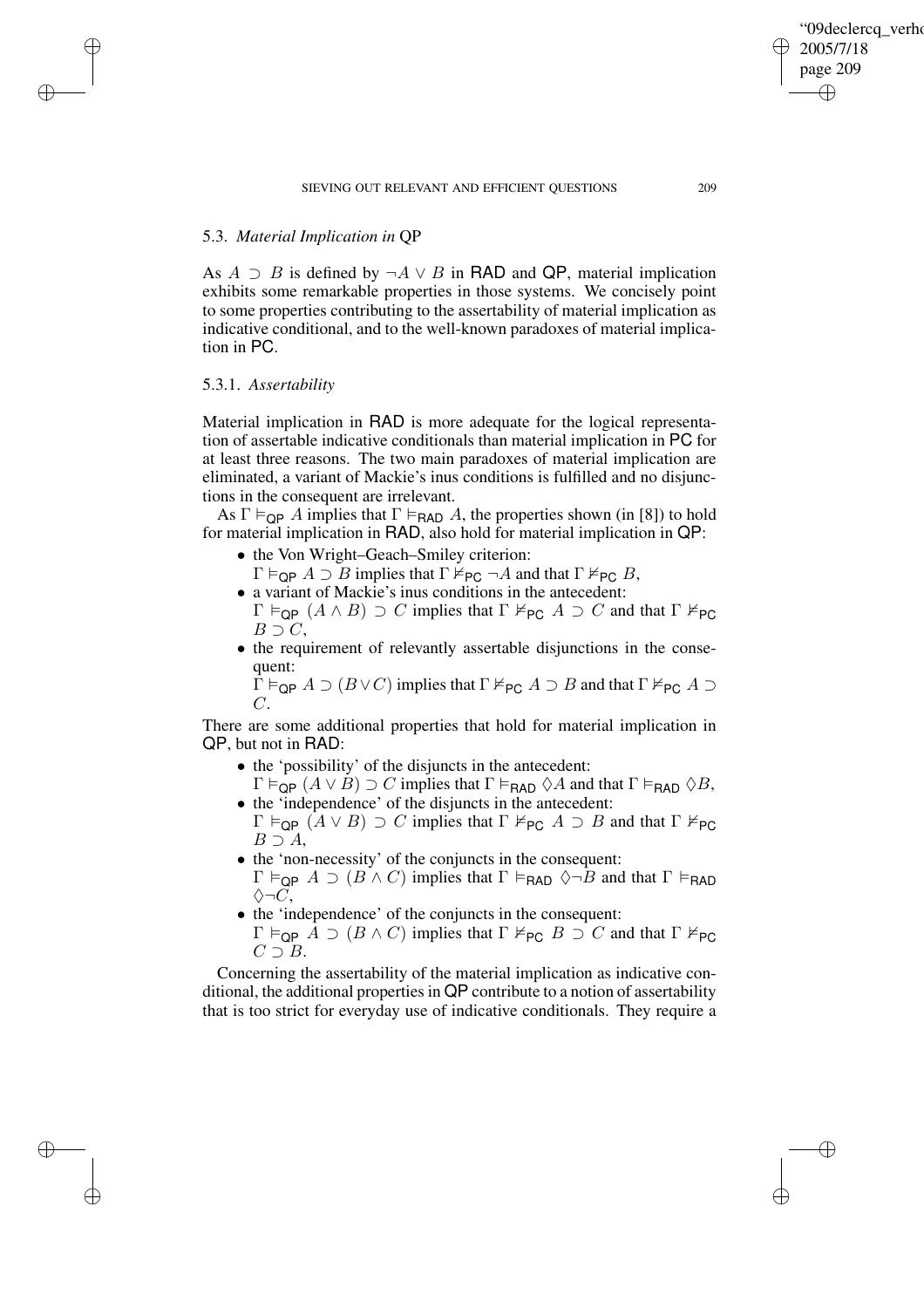✐

#### 210 KRISTOF DE CLERCQ AND LIZA VERHOEVEN

compactness (in the non-logical sense) of the implication that is not standard for the use of indicative conditionals in natural language. Nevertheless, as compact information is more economic to convey or to store, there might be contexts in which such requirements are useful, for example computational contexts.

### 5.3.2. *Paradoxes*

✐

✐

✐

✐

In [8] it is shown that in RAD most paradoxes of material implication disappear: for instance,  $\neg p \nvdash_{\text{BAD}} p \supset q$ ,  $q \nvdash_{\text{BAD}} p \supset q$ ,  $\nvdash_{\text{BAD}} \neg p \supset (p \supset q)$ , and  $\forall$ <sub>RAD</sub>  $q \supset (p \supset q)$ . The only paradoxes that are not resolved in RAD are those in which a material implication occurs as a negative part of a formula.<sup>18</sup> These remaining paradoxes could perhaps be resolved in an intuitively appealing way by using the quasi-modal operator  $\Diamond$  (as defined in section 5.1). The idea is to treat a material implication occurring in a 'negative context' as a 'strict' implication (with respect to  $\Diamond$ ). For instance, suppose that a set of premises  $\Gamma$  contains a premise of the form  $\neg(A \supset B)$ . Hence,  $A \supset B$ occurs in a 'negative context'. Furthermore, suppose that  $\neg(A \supset B)$  does not contain any other material implications occurring in 'negative contexts'. Then  $\neg(A \supset B)$  should express that there is a non-empty  $S' \subseteq S_{PC}(\Gamma)$  such that  $S' \models A \land \neg B$ , which could be abbreviated as  $S_{PC}(\Gamma) \models \Diamond(A \land \neg B)$ . It goes without saying that this proposal has to be further elaborated.

# 6. QP*-derivable questions and the logic of questions* QP<sup>q</sup>

We now define when a question  $Q$  is QP-derivable from a set of declarative sentences Γ:

# *Definition 26*: *A question* Q *is* QP*-derivable from a set of declarative premis* $es \Gamma \text{ iff } \Gamma \vDash_{\textsf{QP}} \bigvee dQ.$

As is illustrated by the QP-proof from  $\Gamma = \{p \lor q, r\}$  given above, we have the following situation: all questions in (i) are QP-derivable, and no question from (ii), (iii) or (iv) is  $QP$ -derivable from Γ. Most questions from (v) are QP-derivable from  $\Gamma$  though.<sup>19</sup> Concerning the mixed cases in (vi),

<sup>18</sup> This concerns the following paradoxes:  $\neg(p \supset q) \vdash_{\text{RAD}} p \land \neg q$  and  $(p \supset q) \supset p \vdash_{\text{RAD}}$ p.

<sup>19</sup> It should be clear from the proof above that some questions from (v), e.g. ? $\{(s \wedge t) \vee$  $(s \wedge \neg t), \neg s \wedge t, \neg s \wedge \neg t$ , are not QP-derivable from  $\Gamma$ .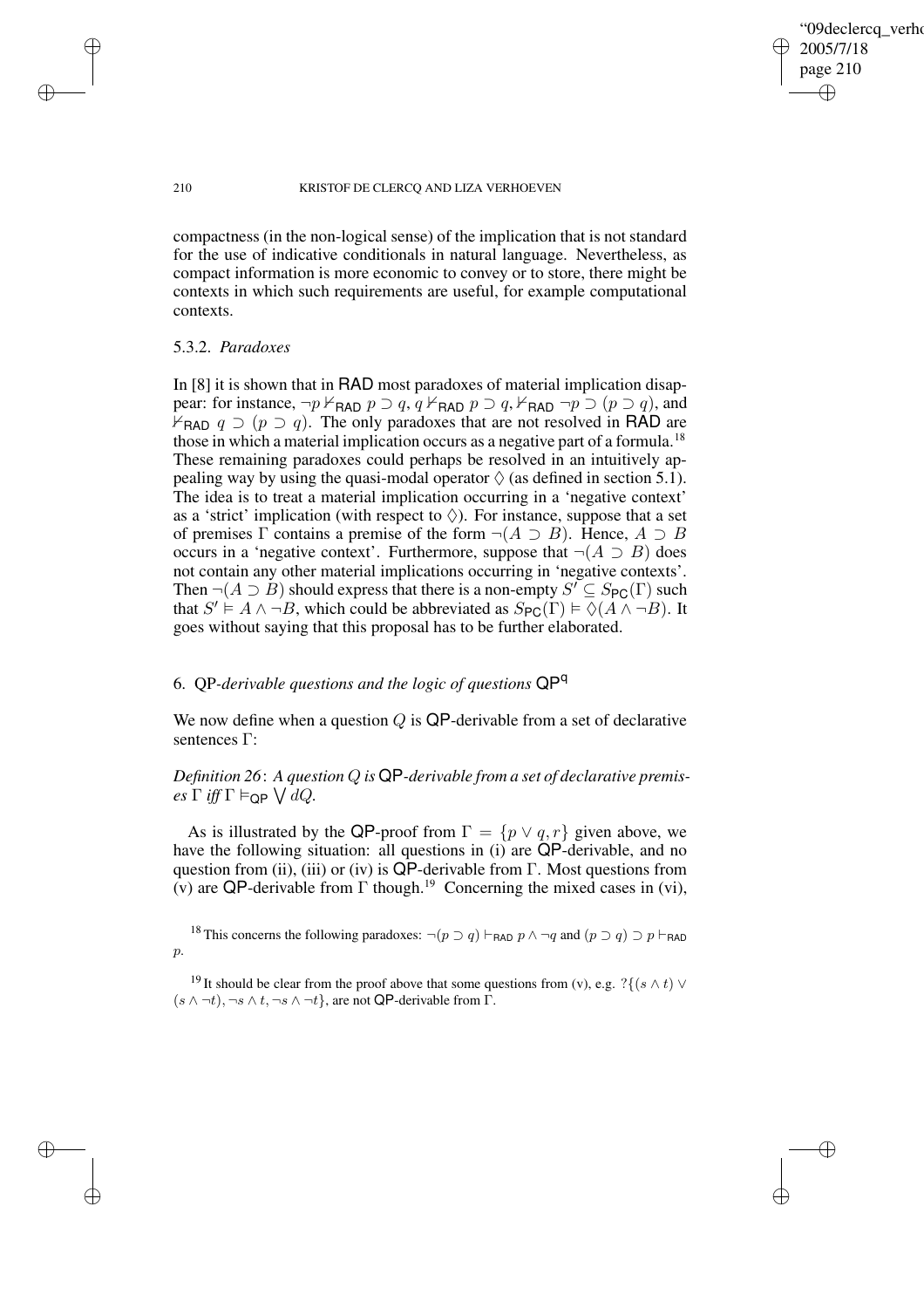none of them is QP-derivable from Γ.

✐

✐

✐

✐

We give the proof theory for the logic of questions QP<sup>q</sup>. Its language and wffs are those of RAD<sup>q</sup>. QP<sup>q</sup>-proofs are governed by the Prem-rule and PC-rule of  $\mathsf{RAD}^q$ , and the following question-rule:

Q If  $Pres(Q)$  occurs as the second element of an unmarked line i which has  $\sigma(Pres(Q))$  as fifth element, one may add a line containing the following elements: (i) an appropriate line number, (ii)  $Q$ , (iii)  $i$  (iv) 'Q' and (v)  $\sigma(Pres(Q))$ .

QP<sup>q</sup> has the following marking definition:

*Definition* 27: *A line i with*  $X \in W^q$  *as second element and*  $\sigma_1$  *as fifth element, is* marked *at stage* s *of the proof iff there is a line* j *in the proof, marked or unmarked at that stage, with B as second element and*  $\sigma_2$  *as fifth element such that there is*  $a \Phi \in \sigma_1$  *and*  $a \Psi \in \sigma_2$  *such that*  $\Psi \leq \Phi$ *.* 

The marking of line i in view of line j is indicated by putting the mark  $\sqrt{j}$ at the end of line i.

Those questions from (v) that are  $QP^q$ -derivable from  $\Gamma$  all have the property of not having any propositional letter in common with Γ. We can easily eliminate those questions by imposing an additional relevance filter, as we will do in the next section.

### 7. *On introducing new topics*

The last type of questions we want to eliminate are questions that contain propositional letters which do not occur in  $\Gamma$ . But sometimes we might want to ask a question about something of which we do not know anything yet. How can we distinguish such cases? How can we express logically that some things are at issue while others are not, when we do not know anything about them?

Let us have a closer look at tautologies. Is there, logically speaking, any difference between  $\Gamma_1 = \{p\}$  and  $\Gamma_2 = \{p, q \lor \neg q\}$ ? In terms of PC, for instance, there seems to be no difference, as  $Cn_{\text{PC}}(\Gamma_1) = Cn_{\text{PC}}(\Gamma_2)$ , and moreover q∨¬q is a tautology. By adopting another, say Gricean, perspective there seems to be a (subtle) difference between the two sets. One could say that, by adopting or making the statement  $q \vee \neg q$ , one has introduced the fact that one lacks knowledge on the truth value of  $q$  – provided that neither q nor  $\neg q$  is derivable from one's knowledge – and that one may be interested in filling that gap. We present two ways to approach this issue.

'09declerca\_verho

2005/7/18 page 211

✐

✐

✐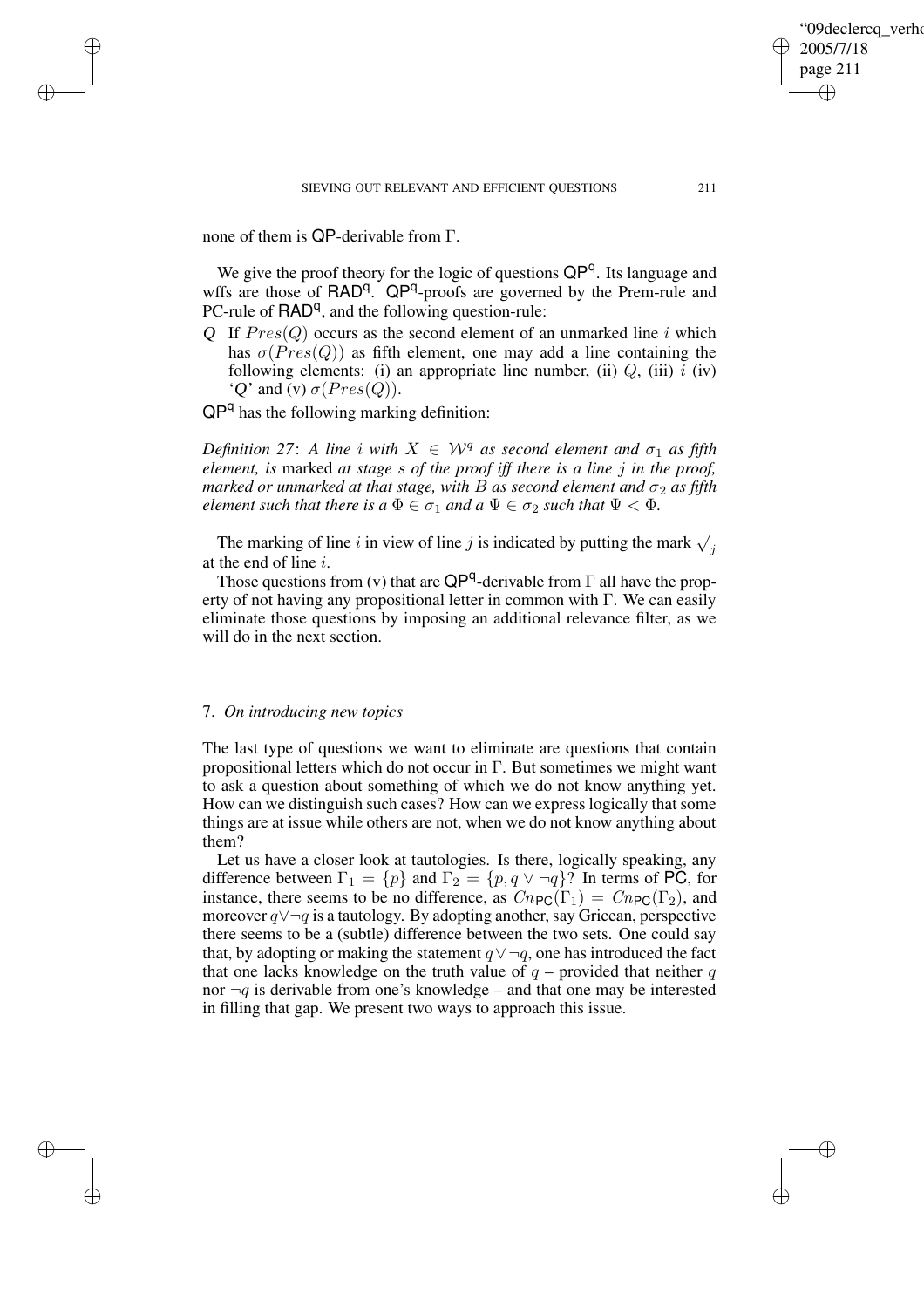09declerca\_verh *2005/7/18 page 212* ✐ ✐

✐

✐

#### 212 KRISTOF DE CLERCQ AND LIZA VERHOEVEN

7.1. QP\*

✐

✐

✐

✐

One way to exclude this kind of questions, is by interpreting the premises in a Gricean way such that only the 'gaps' indicated by the premises are taken into account. This requires that the premises are in a form that does not allow to indicate 'gaps' which are 'filled' by the premises themselves. Starting from QP, we call this the QP-satisfiable form:

*Definition* 28:  $S \vDash_{\mathsf{OP}} \Gamma$  *iff*  $S \vDash_{\mathsf{OP}} A$  *for all*  $A \in \Gamma$ *.* 

*Definition 29*: *A premise set* Γ *is* QP*-satisfiable iff there is a set of* PC*models S, such that*  $S \vDash_{\text{QP}} \Gamma$ *.* 

The consequence relation that interprets the premises in the Gricean way described above comes down to quantifying over the sets of PC-models that QP-verify all of the premises:

*Definition* 30: *For a* QP-satisfiable *premise set*  $\Gamma$ ,  $\Gamma \vDash_{\mathsf{OP}} A$  *iff*  $S \vDash_{\mathsf{OP}} A$ *for all sets of* PC-models *S for which*  $S \models_{\text{OP}} \Gamma$ .

*Definition 31*: *A question* Q *is* QP\**-evoked by a set of declarative sentences*  $\Gamma$  *iff*  $\Gamma \vDash_{\mathsf{QP}^*} \bigvee dQ$ .

A side effect of  $QP^*$ , is that disjunctions (questions) cannot be combined, for example:

 $\{p \vee q, r \vee s\} \nvDash_{\mathsf{QP}^*} (p \wedge r) \vee (p \wedge s) \vee (q \wedge r) \vee (q \wedge s).$ 

The consequence relation  $QP^*$  can be extended for arbitrary premise sets by defining a procedure that puts arbitrary premise sets in QP-satisfiable form. Note that this can be done in at least two different ways. The premise set  $\{p \lor q, p\}$  for example may result in  $\{p\}$  or in  $\{p, q \lor \neg q\}$ , depending on how the irrelevant disjunct  $q$  is treated.

7.2. QP<sup>p</sup> and QP<sup>pq</sup>

Another way to exclude this kind of questions is by literally not allowing new propositional letters. We first define the set of propositional letters occurring in a wff and in a set of wffs:

*Definition 32*: *The set of propositional letters occurring in a wff* A*,* SPL(A)*, is defined as follows:*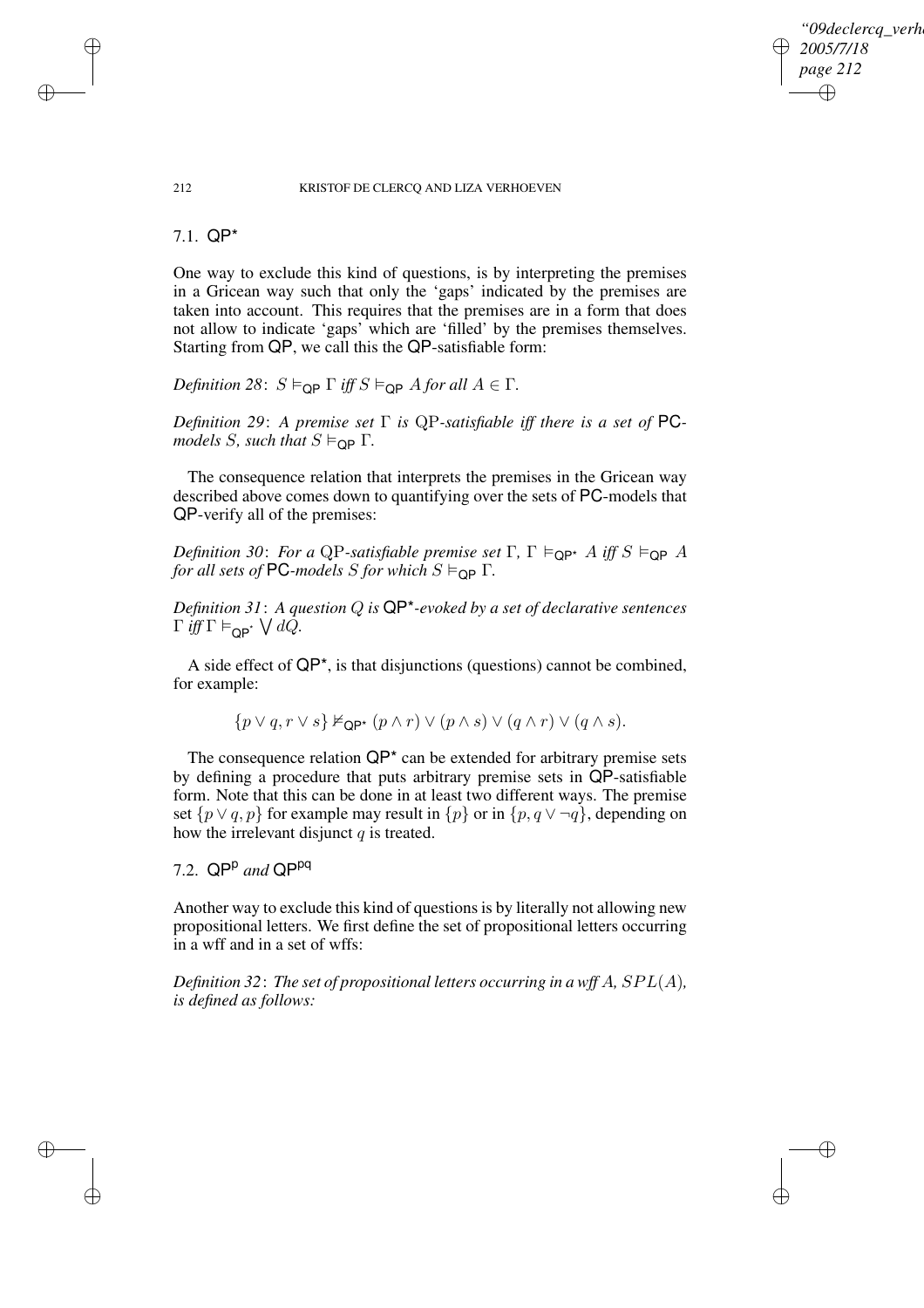SIEVING OUT RELEVANT AND EFFICIENT QUESTIONS 213

- $SPL(A) = \{A\}$ , for A a propositional letter;
- $SPL(\neg A) = \overrightarrow{SPL}(A);$

✐

✐

✐

✐

- $SPL(A_1 \star \ldots \star A_n) = SPL(A_1) \cup \ldots \cup SPL(A_n)$ , where  $\star$  *is either* ∨ *or* ∧*;*
- $SPL(A \star B) = SPL(A) \cup SPL(B)$ *, where*  $\star$  *is either*  $\supset$  *or*  $\equiv$ *.*

*Definition 33*: *The set of propositional letters occurring in* Γ*,* SPL(Γ)*, is defined by:*  $SPL(\Gamma) = \{A \mid A \in SPL(B) \text{ and } B \in \Gamma\}.$ 

The proof theory of the logic QP<sup>p</sup> is obtained by extending the rules and marking definition of QP with the following additional marking definition:

*Definition* 34: (MARK-2) *A line i* with *A as second element and*  $\sigma(A)$  *as fifth* element, is  $\Gamma$ -marked (noted  $\sqrt{\Gamma}$ ) at stage s of the proof iff  $SPL(A)$  $SPL(\Gamma) \neq \emptyset$ .

We can now define when a question Q is  $\mathsf{QP}^p$ -derivable from  $\Gamma$ :

*Definition 35*: *A question* Q *is* QP<sup>p</sup> *-derivable from a set of declarative premises*  $\Gamma$  *iff*  $\Gamma \vdash_{\mathsf{QPP}} \bigvee dQ$ .

The reader can easily verify that all questions in (i) are QP<sup>p</sup>-derivable from  $\Gamma = \{p \lor q, r\}$ , and that none of the questions from (ii)-(vi) is.

The logic of questions QP<sup>pq</sup> is obtained by taking the rules Prem, PC and Q, the marking definition from  $QP^q$ , and the marking definition from  $QP^p$ . Moreover, the following rule is added:

New Let A be either (i) a wff B (compatible with  $\Gamma$ ) that was obtained as an answer to a question posed, or (ii) a topic  $C \vee \neg C$  that is new with respect to  $\Gamma$ . Then one may write down a line containing the following elements: (i) an appropriate line number, (ii)  $A$ , (iii)  $-$ , (iv) 'New' and (v)  $\sigma(A)$ .

This rule allows for the introduction of an answer to a posed question. As in realistic applications not all answers one obtains will be direct answers to questions posed, we do not impose restrictions on  $B$ , except for being compatible with  $\Gamma^{20}$  As QP<sup>pq</sup> is a non-monotonic logic, introducing an obtained answer or a new topic will have some effects: some lines may be marked, and some previously marked lines may become unmarked. This will become

'09declercq\_verho

2005/7/18 page 213

✐

✐

✐

 $20$  Of course, in realistic applications, one will sometimes obtain an answer incompatible with Γ, but handling this requires some mechanism of belief revision or update mechanism, which falls outside the scope of this paper.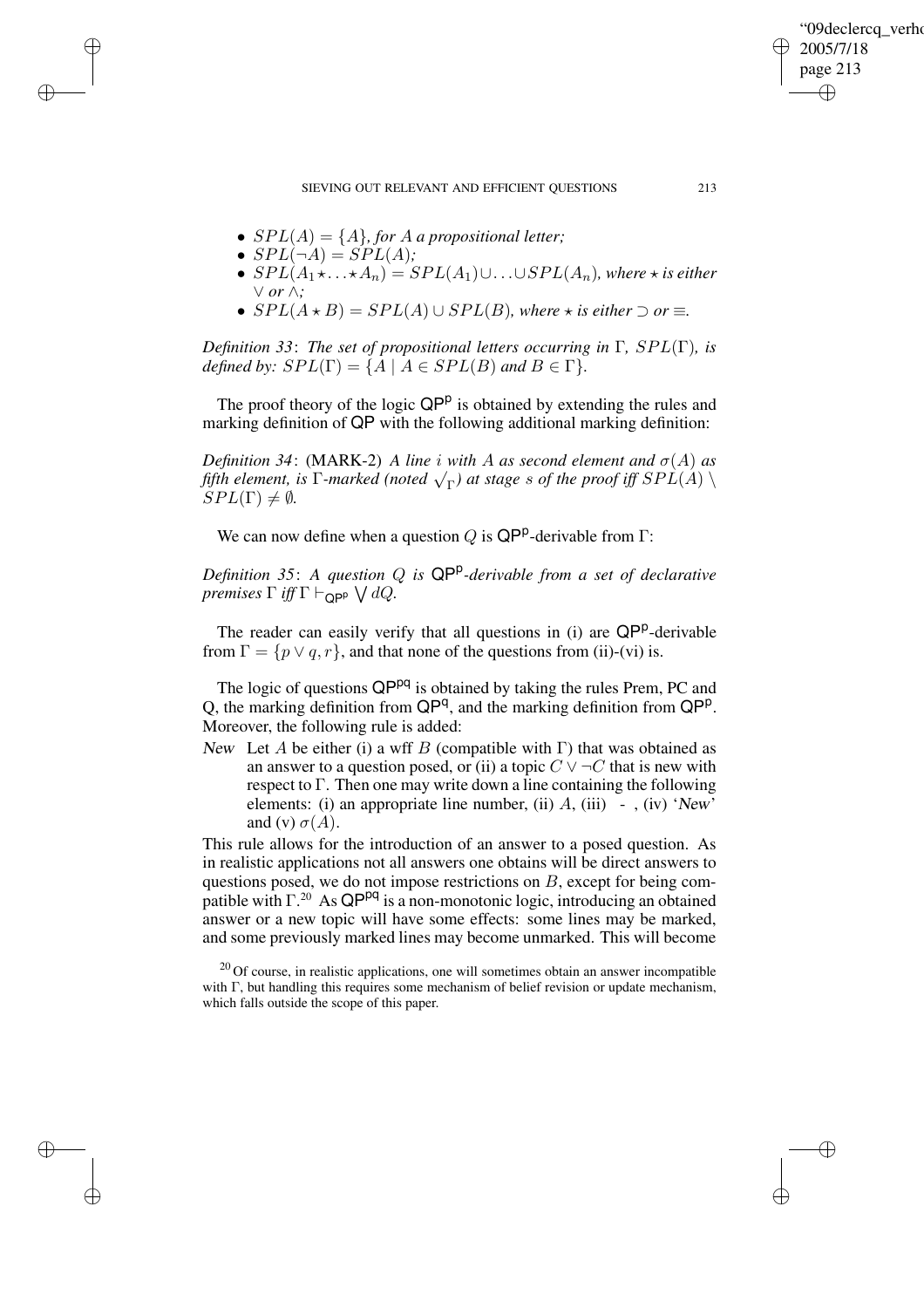✐

#### 214 KRISTOF DE CLERCQ AND LIZA VERHOEVEN

clear by the following example:

Let  $\Gamma = \{p \lor q\}$ . Hence,  $SPL(\Gamma) = \{p, q\}$ .

| 1 $p \vee q$      |  | - <b>Prem</b> $\{[p,q],[p,\neg p],[q,\neg q]\}$   |
|-------------------|--|---------------------------------------------------|
| 2 $r \vee \neg r$ |  | - $CL \{[r, \neg r]\}$<br>$\sqrt{\Gamma}$         |
| 3 ?{ $p, q$ }     |  | 1 Q $\{[p,q],[p,\neg p],[q,\neg q]\}$             |
| 4 $r \supset p$   |  | - New $\{[\neg r, p], [r, \neg r], [p, \neg p]\}$ |

The question  $?\{p, q\}$  is derived at stage 3 of the proof (and finally derivable from Γ), and asked to some source. The partial answer  $r \supset p$  is received and added to the proof on line 4. This means that the set of premises is extended  $\Gamma' = \Gamma \cup \{r \supset p\}$ . As  $SPL(\Gamma') = \{p, q, r\}$ , line 2 has to be unmarked. We can now proceed as follows:

|            | 5 ?{ $r, \neg r$ } | $\overline{2}$ |                       | Q { r, $\neg r$  }      | $\sqrt{6}$ |
|------------|--------------------|----------------|-----------------------|-------------------------|------------|
| 6 $r$      |                    |                | New $\{r\}$           |                         |            |
| $7\quad p$ |                    |                | 4,6 <i>PC</i> $\{p\}$ |                         |            |
|            | 8 $t \vee \neg t$  |                |                       | - New $\{[t, \neg t]\}$ |            |
|            | 9 ?{ $t, \neg t$ } | 8              |                       | $Q = \{[t, \neg t]\}$   |            |

The question ? $\{r, \neg r\}$  derived on line 5 (and finally derivable from Γ') is posed to some source, and the obtained answer is added to the proof on line 6. In this way, the set of premises is extended to  $\Gamma'' = \Gamma' \cup \{r\}$ . This causes the marking of line 5 (? $\{r, \neg r\}$  is not finally derivable from  $\Gamma''$ ), which makes perfect sense: once a question is fully answered, it vanishes. On line 7,  $p$  is derived, in view of which both line 1 and 3 are marked (note that the partial answer  $r \supset p$  did not cause the marking of line 3). On line 8, a new topic in introduced, and hence  $\Gamma''$  is extended to  $\Gamma''' = \Gamma'' \cup \{t \vee \neg t\}.$ The question ? $\{t, \neg t\}$  is (finally) derived from  $\Gamma'''$  on line 9 (it was not derivable from any subset of  $\Gamma'''$ ).

We only presented the proof theory of QP<sup>q</sup> and QP<sup>pq</sup>. We will not give the semantics in this paper, but it can be obtained by working with sets of *partial* PC-models instead of working with sets of complete PC-models. In a partial PC-model truth-values are assigned to a subset of  $S$ . Only those partial PC-models M for which  $\{A \mid M \models A \text{ and } A \in S\} = SPL(\Gamma)$  will be  $QP^{q}$ -models of  $\Gamma$ . This gives the general outline for the semantics  $QP^{q}$ , but we will not elaborate on this any further.

✐

✐

✐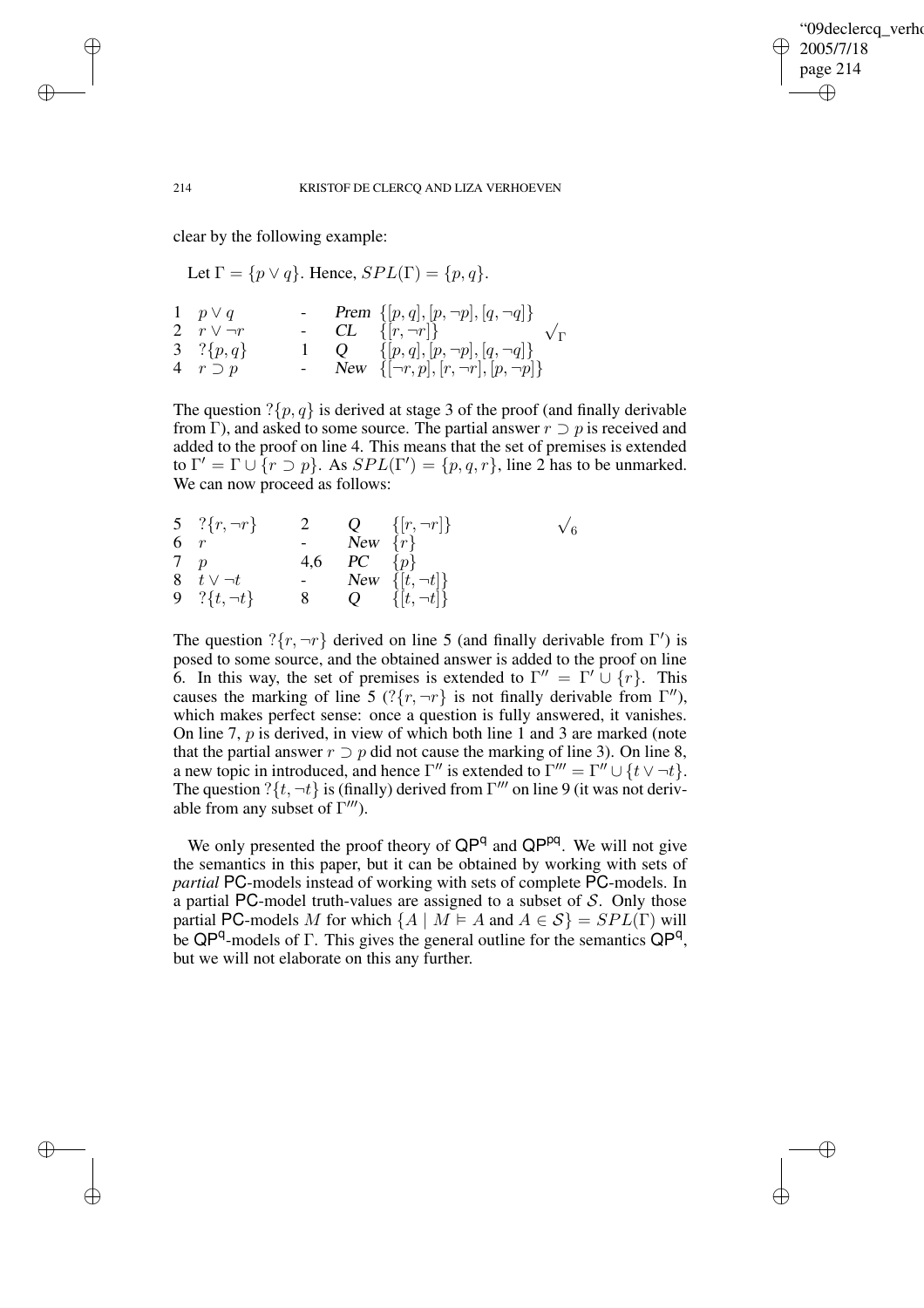### SIEVING OUT RELEVANT AND EFFICIENT QUESTIONS 215

### 8. *Conclusions and Open Problems*

✐

✐

✐

✐

We have pointed out that Wisniewksi's concepts of evocation and generation allow for the raising of questions that are irrelevant and/or inefficient with respect to the evoking set Γ. We have argued that the problems are due to the underlying logic PC (and by extension, any standard logic in which disjunction behaves classically). We have defined several (non-monotonic) logics that can be used as the underlying logic for a logic of questions. Each of them solves some aspects of the problems of irrelevance and/or inefficiency. Moreover, the logics of questions defined from them have a (dynamic) proof theory.

Of course, many open problems remain. First, an alternative characterization of QP – with conditions and a marking definition that are not directly based on RAD – would possibly yield a more intuitive (and certainly more direct) proof theory. This might be realised by introducing the modal operator into the object language. Also,  $QP^p$  should be provided with a decent semantics, and the relations with the QP\*-approach should be spelled out. Second, all logics presented in this paper are only defined at the propositional level, and should be worked out at the predicative level. Third, Wiśniewski's interesting concept of erotetic implication, i.e. the derivation of a question on the basis of another question and/or a set of d-wffs, should be studied from the perspective of the logics presented in this paper. In [2]and [3], and in [4], two different roads are taken to eliminate the derivation of irrelevant and/or inefficient questions from a main question and a set of d-wffs Γ. The results that will obtain by defining the concept of erotetic implication for the logics presented in this paper should be compared with those approaches.

> Centre for Logic and Philosophy of Science Ghent University, Belgium E-mail: kgd2@pitt.edu Liza.Verhoeven@UGent.be

### **REFERENCES**

- [1] Diderik Batens. A general characterization of adaptive logics. *Logique et Analyse*, 173–175:45–68, 2001. Appeared 2003.
- [2] Diderik Batens. A Formal Approach to Problem Solving. In C. Delrieux and J. Legris, editors, *Computer Modeling of Scientific Reasoning*. Universidad Nacional Del Sur. EDIUNS, Bahia Blanca, 2003, pp. 15–26.
- [3] Diderik Batens. Problem Solving and Adaptive Logics. A Logical-Philosophical Study. Available at http://logica.ugent.be/dirk/francqui.html, 2004.

'09declerca\_verho 2005/7/18 page 215 ✐ ✐

✐